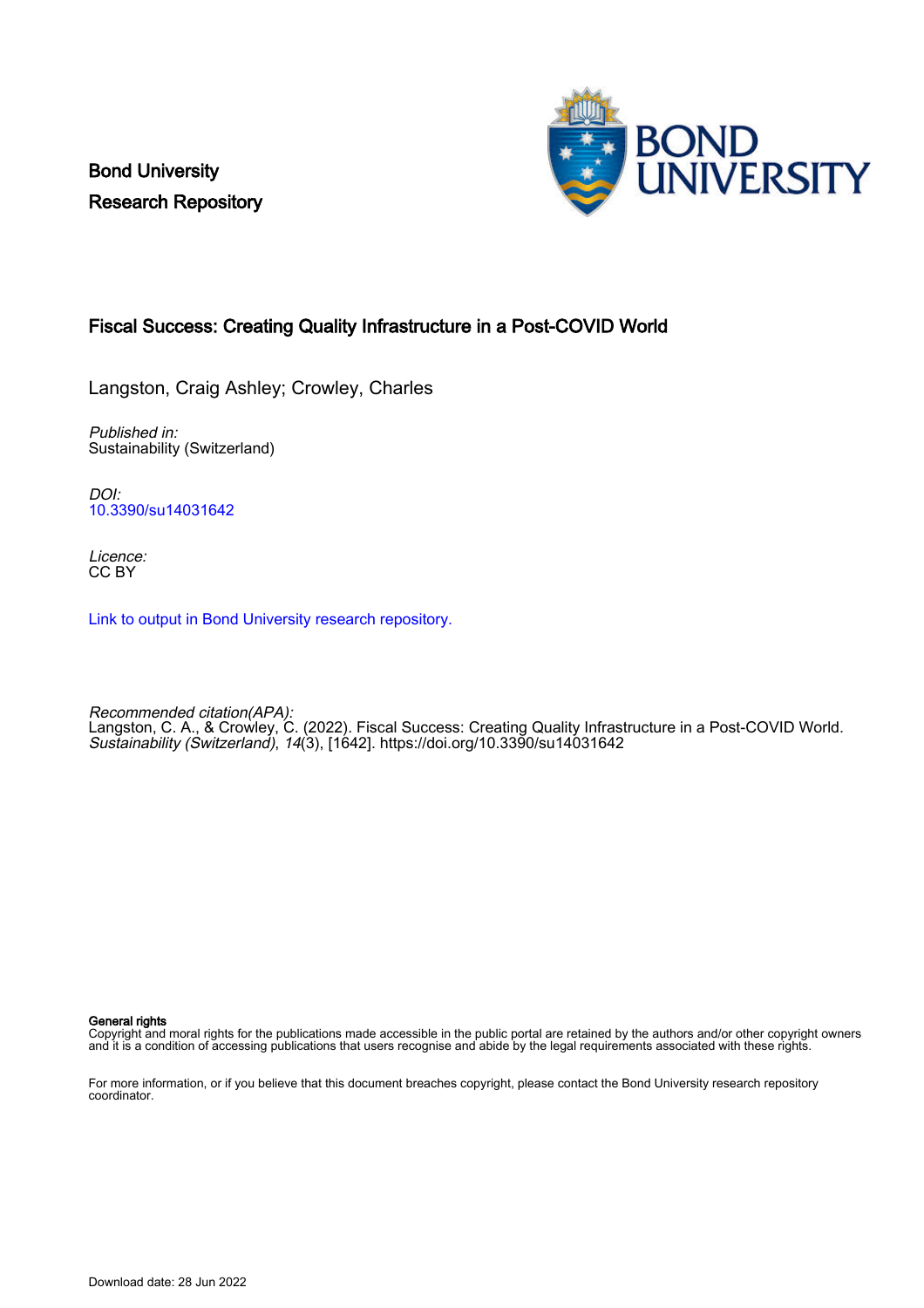

*Article* 



# **Fiscal Success: Creating Quality Infrastructure in a Post-COVID World**

**Craig Langston \* and Charles Crowley** 

Faculty of Society & Design, Bond University, Robina, QLD 4226, Australia; charles.crowley@student.bond.edu.au

**\*** Correspondence: clangsto@bond.edu.au; Tel.: +61-7-5595-2233

**Abstract:** Governments are engaged in unprecedented fiscal support, particularly regarding public infrastructure, as stimulus to economic recovery from the COVID-19 pandemic. It is a necessary response to increased unemployment and the collateral damage to consumer confidence and spending. Keeping people employed via nation-building projects, especially involving transport infrastructure, and their supply chains is a key objective and has the potential to deliver assets that support long-term productive capacity. Nevertheless, it is critical that public infrastructure is of appropriate quality to ensure projects are progressive, governments manage long-term benefits realization and critical resources are not wasted through hidden future liabilities. This research explores and discusses the extent of agreement between the G20 policy framework on quality infrastructure investment (process theory) against a leading project success evaluation method (process practice) by mapping both artefacts using qualitative content analysis. It is found that project success evaluation offers a 'high' thematic match against G20 policy ideals and therefore provides an opportunity for project managers to ensure investments in quality infrastructure are indeed realized. This contributes to progressive infrastructure outcomes that take into consideration financial, social, ethical and environmental consequences. Fiscal success is equated to project success in this context.

**Keywords:** project success; quality infrastructure; decision-making; investment; project management

# **1. Introduction**

Over the course of 2020, the COVID-19 pandemic has induced the most catastrophic economic recession since the Great Depression, which has, in turn, triggered the largest global downturn in economic activity since the burst of the South Sea Bubble in September of 1720 [1,2]. So far the stimulus responses by the majority of governments and central banks in advanced economies to this economic crisis can best be described as twopronged with policies shifting from immediate crisis management measures, typified by policies that primarily act as direct cash injections to the economy often geared towards income support to individuals, to that of sector-specific macroeconomic stimulus, such as fiscal policies designed to bolster aggregate demand via planned investment [3–6]. Unfortunately, with regards to the latter, government investment particularly in the field of public infrastructure is renowned for long planning processes, deferred project approvals and regulatory postponements [5]. These delays not only result in an implementation lag in the roll-out of public works projects, which ultimately lessen desired output responses, but have been found to be correlated with negative labour and output reactions to fiscal stimulus in the short run [7]. At the ministerial level, there also remains a strong prevalence for suboptimal project selection, with governments often green-lighting or discarding public infrastructure projects owing to adjustments in political considerations [8–10]. Even when these hurdles are overcome and public infrastructure projects are executed, it

**Citation:** Langston, C.; Crowley, C. Fiscal Success: Creating Quality Infrastructure in a Post-COVID World. *Sustainability* **2022**, *14*, 1642. https://doi.org/10.3390/su14031642

Academic Editor: António Abreu

Received: 7 January 2022 Accepted: 29 January 2022 Published: 30 January 2022

**Publisher's Note:** MDPI stays neutral with regard to jurisdictional claims in published maps and institutional affiliations.



**Copyright:** © 2022 by the authors. Licensee MDPI, Basel, Switzerland. This article is an open access article distributed under the terms and conditions of the Creative Commons Attribution (CC BY) license (https://creativecommons.org/licenses/by/4.0/).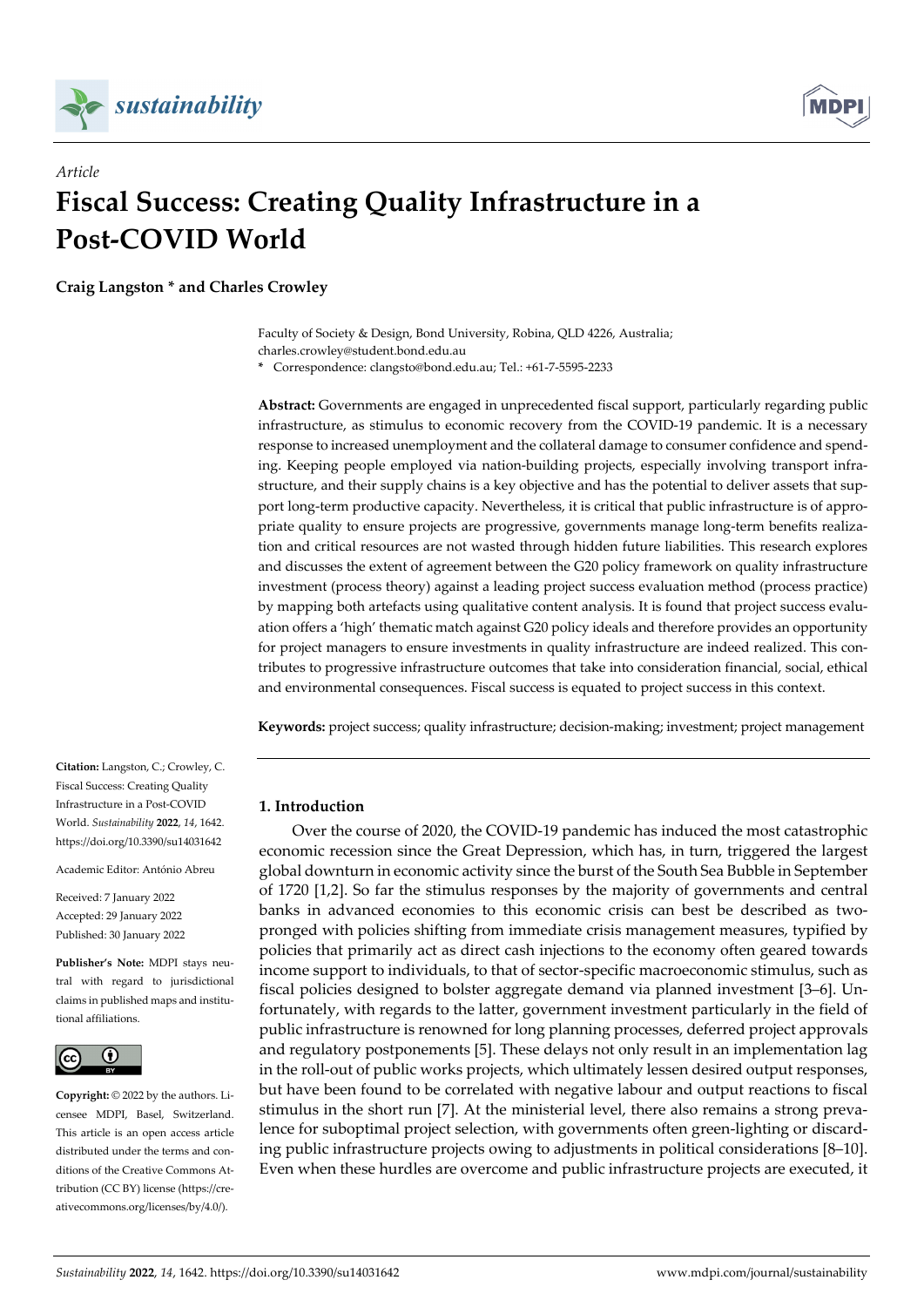remains rare that they are completed not only 'on-time' and 'on-budget', but with their desired benefits being realized.

Indeed, an empirical study on the implementation of public transport infrastructure projects in China by Ansar et al. [11] revealed that, from a solely benefits realization perspective, merely 10% of projects could be considered successful, while the frequency of cost overruns occurring on surveyed projects was 75% coupled with an average cost overrun of 30.6%. Their study further highlighted that there was statistically no significant difference in these cost overruns when compared to comparable observed projects executed in advanced economies [11].

Considering the above, and while cognizant of the current perilous state of the global economy, it is perhaps a pertinent time to re-evaluate how governments approach the project evaluation process for planning and investing in public infrastructure. This exercise should be undertaken with the intent to ensure that sparse public capital is optimally invested and that successful benefits realization of executed projects is achieved. The G20, through their Leaders Communique at the 2019 Osaka Summit, has proposed that this be accomplished via placing an emphasis on the promotion of investment in 'quality' public infrastructure [12]. As noted by one of the key architects of this document, Japanese Deputy Prime Minister and Minister of Finance Aso Taro, while a lot of the public discourse around public infrastructure investment has tended to focus on the various models of infrastructure financing; significantly less debate has surrounded the 'quality aspects' of public infrastructure development and implementation [13]. Despite helping to facilitate a renewed global discussion on how governments should approach infrastructure investment, this document ultimately serves as a policy framework guideline. Though it does promote the concepts of transparency and good governance throughout the design and delivery phases of project rollouts, it provides no tangible methodology with regards to how governments might effectively evaluate prospective infrastructure projects to achieve optimal investment outputs.

Consequently, the aim of this study is to analyze the G20 policy framework on quality infrastructure investment and map its objectives against a leading project success evaluation method to ensure that investment in new infrastructure represents collective utility. The concept of 'quality infrastructure' does not only embrace economic considerations, but social, ethical and environmental consequences as well. The extent of agreement between policy and practice for delivering quality infrastructure projects is explored and discussed.

Section 2 underscores why fiscal stimulus is needed to mitigate the economic fallout from the COVID-19 pandemic. Section 3 explores the literature for measuring the success of fiscal stimulus in terms of infrastructure investment decisions. Section 4 describes the materials and methods adopted to compare the theory of quality infrastructure with the practice of project success evaluation via qualitative content analysis. Section 5 presents the findings of this analysis and demonstrates that project success is an appropriate mechanism to measure the collective utility of infrastructure projects and thereby justify initial investment decisions. Section 6 concludes the study and highlights the role that project managers can play in ensuring that fiscal success is realized.

Fiscal success is a term that is coined in this study to refer to the effective deployment of public money, collected by governments in the form of taxes, and which primarily takes place through the construction of major infrastructure projects. These projects lead to employment opportunities, future productive capacity, and support for a wide range of businesses within the global construction supply chain. However, effective deployment is critical. In the context of infrastructure, this means that monies must be well spent to realize new projects that add collective utility across the communities they serve.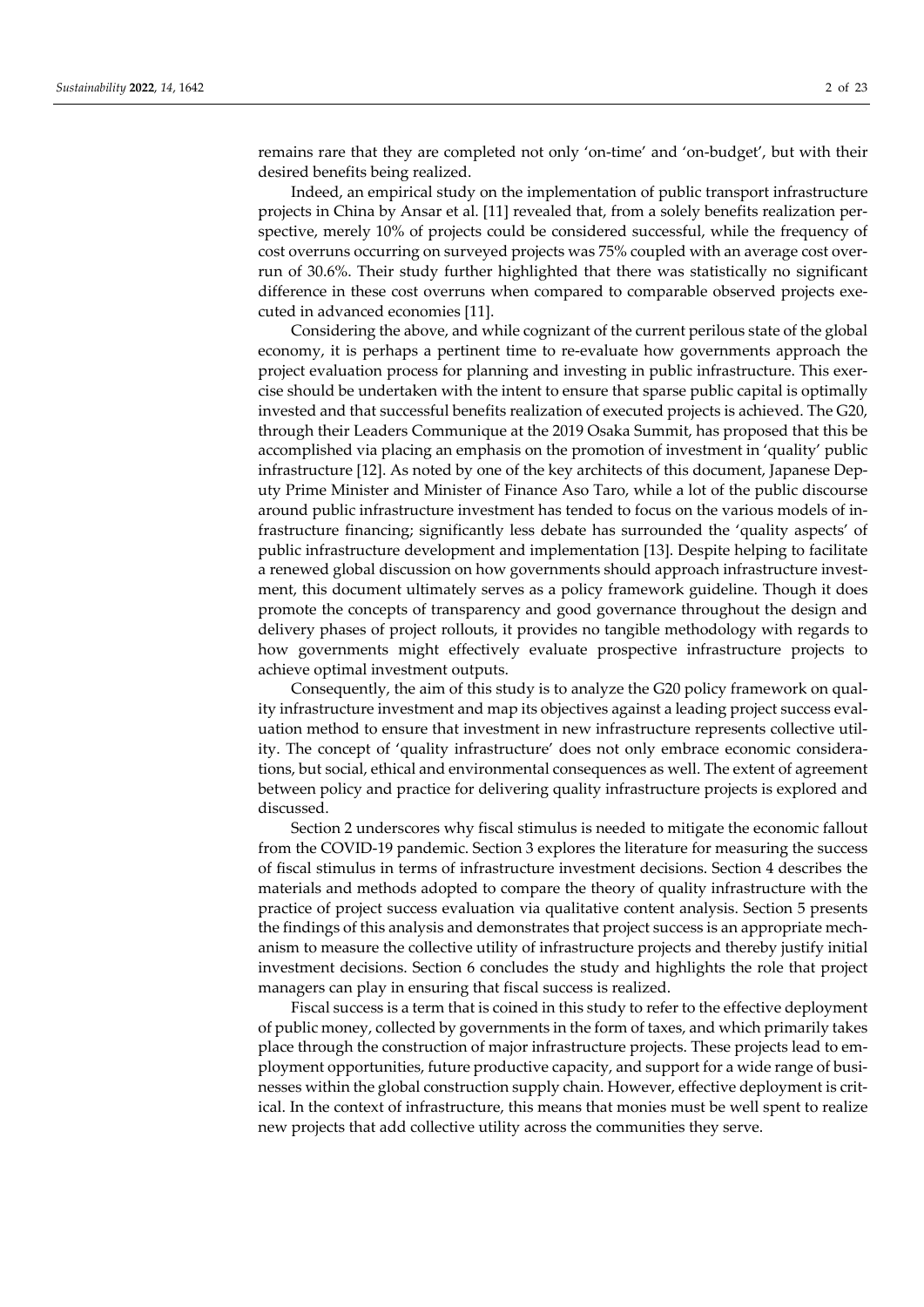#### **2. COVID-19 and the Need for Fiscal Stimulus**

Governments are engaged in unprecedented fiscal support, particularly regarding public infrastructure, as stimulus to economic recovery from the COVID-19 pandemic. It is a necessary response to increased unemployment and the collateral damage to consumer confidence and spending. Keeping people employed via nation-building projects and their supply chains is a key objective and delivers assets that support long-term productive capacity. Nevertheless, it is critical that public infrastructure is of appropriate quality to ensure projects are progressive, governments manage long-term benefits realization and critical resources are not wasted through hidden future liabilities.

The coronavirus outbreak has had a cataclysmic impact on the global economy. World output (as measured by GDP) decreased by 3.5% over the calendar year 2020, with the adverse effects being felt greater in advanced economies, where aggregate output contracted by 4.9% [4]. In monetary terms, this is forecast to equate to a cumulative economic loss of more than USD 12 trillion over the 2020–2021 financial year—a figure which is equivalent to the entire yearly economic output of the Eurozone region [14]. From a socioeconomic perspective, the pandemic-induced recession has brought about the greatest labour market disruption since the Great Depression, with the global reduction in working hours being four times larger than that experienced during the Global Financial Crisis [15]. In the United Kingdom as of December 2020, over 9.9 million workers (approximately a quarter of the UK's total workforce) had been furloughed and placed on the governments' Job Retention Scheme (JRS), at a cost to the government of over GBP 46.4 billion [16]. On a global level, it is estimated that in total 81% of the world's workforce has been impacted by some form of either partial or full lockdown measures, resulting in the loss of 114 million jobs relative to 2019 [15,17].

The issue of how governments and central banks in advanced economies chose to enact policy responses to these troubles to mitigate their effects has been hampered by the comparative reduction in the effectiveness of crisis management tools available to them when compared to prior periods of financial crises. A former US Secretary of the Treasury acknowledged at the outset of the crisis that the advent of an era of either perpetually low zero-bound or negative interest rates has largely curtailed the beneficial impact of monetary policy, leaving central bankers with little leverage to ease rates [18]. Existing data corroborates this viewpoint, with research showing that the initial enactment of monetary policy responses to the recession have been unable to contain the economic fallout [3]. The revenue measures (taxation) component of fiscal policy toolsets has also been hamstrung, as the scale of the current recession limits their effectiveness as an automatic stabilizer of the economy. Automatic stabilizers, of which government taxation constitutes a major element, are adjustments in public spending and revenue deriving from the interaction between pre-existing government economic activity schedules and fluctuations in the broader economy, that possess a stabilizing influence on variations in aggregate demand and which automatically engage without explicit triggering actions from the government [18,19]. While revenue measures do act as an effective automatic stabilizer, there is empirical evidence from longitudinal studies that suggest at best they can only reduce initial economic shocks to GDP, and alone will not provide the requisite GDP growth required to offset current losses [3,20]. Moreover, as can be seen from the global labour figures, this is a very human economic crisis, and policy priorities should be aimed just as much on measures that combat rising unemployment as they might grow GDP. It is for these reasons that targeted discretionary fiscal stimulus policies are so vital in the effort to combat the harmful economic effects of the current recession.

Though fiscal stimulus measures are often criticized for necessitating budget deficits that lead to rising sovereign debt—which in turn entails compounding interest that needs to be serviced—the present economic climate poses a unique opportunity. That is, governments currently have greater economic leeway to enact fiscal stimulus than in prior periods of the financial crisis. The reason is the comparative robustness of financial mar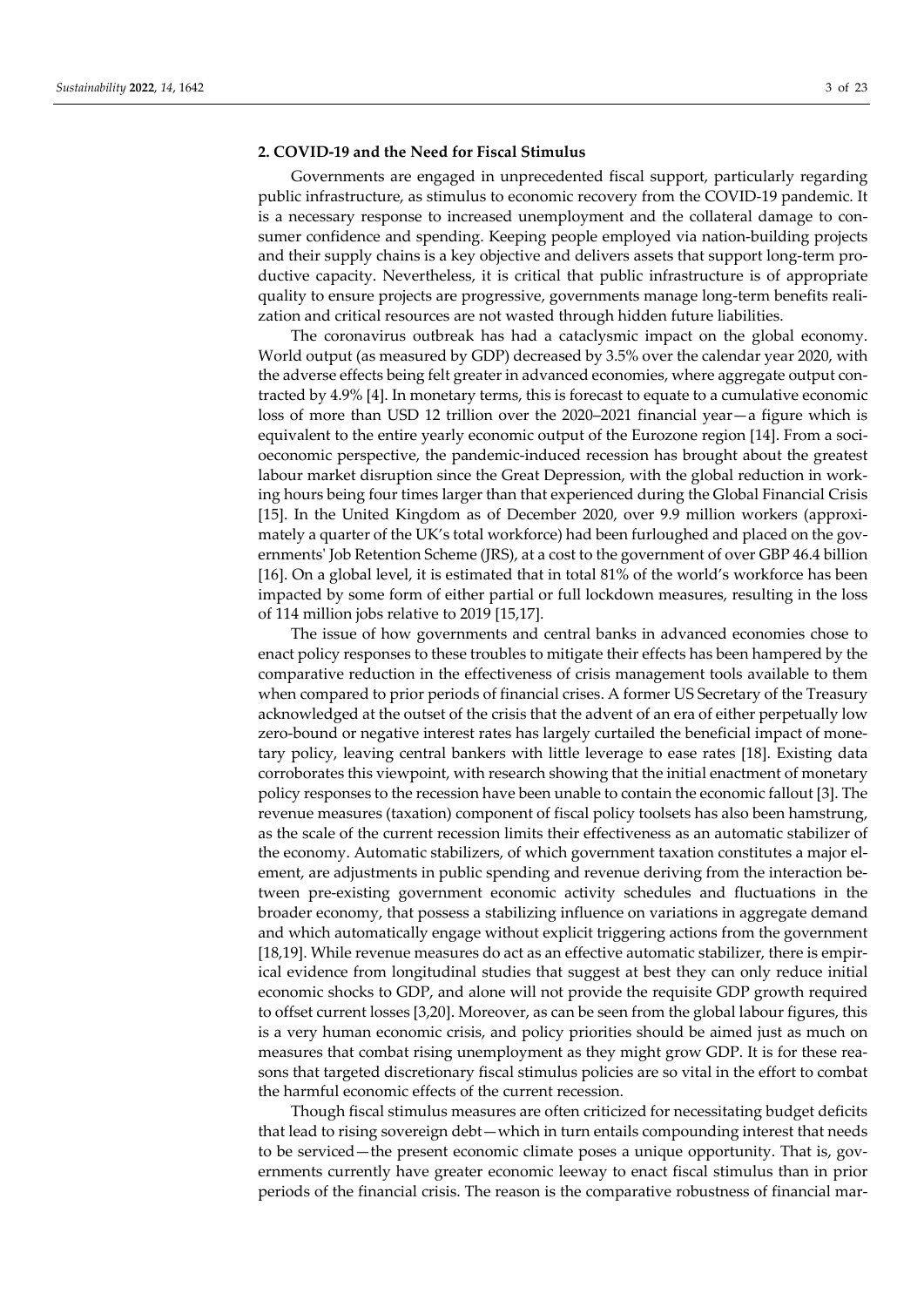kets (when compared to the Great Depression and the Global Financial Crisis) and historically low interest rates [18,21]. A Former Chair of the Council of Economic Advisors in the Obama Administration [21] noted that '*in January 2009, the real interest rate on a ten-year government debt—the cost of borrowing after accounting for inflation—was roughly two percent* [...] *in January 2021, it is likely to be around negative one percent'* (p. 25). Consequently, while sovereign debt in many advanced economies is higher today, its associated carrying cost is significantly lower. As such, record low interest rates, the very thing which has hampered policymakers when trying to implement effectual monetary policy in response to the crisis, has alleviated the pressure off governments that choose to implement fiscal stimulus measures. The latitude this has provided has bolstered the capacity of governments to assume a greater volume of sovereign debt, thus allowing for expansive fiscal policy responses.

An example of this can be seen in Australia, where the federal government has legislated discretionary stimulus policies costing AUD 267 billion through to FY2023-24, a figure which is equivalent to 13.75% of national GDP [4]. What is clear is that governments need to enact these fiscal measures promptly, to avert the enduring impacts of recessions, such as incessant unemployment and deteriorating productivity outputs. Trend analysis commissioned by the IMF and compiled from OECD data from the past fifty years reveals the lasting ill-effects recessions can have on advanced economies. The mean result three years post-recession was an output decline of 4.75% below trend, before signs of growth began to emerge [1]. When further refined to modelling on large recessions alone, the trend analysis revealed a sustained decline in output relative to baseline projections, with GDP remaining on average 11% beneath trend five years post-recession [1]. In this analysis, a large recession was defined as a period of economic decline where the initial shock to output was in the top quartile of recessions in the dataset, equating to a decrease greater than 4.25% [1]. The latter of the two scenarios is the one which Australia, and indeed most advanced economies, are faced with. It is therefore imperative that governments move swiftly to implement nuanced fiscal policy measures focused on public investment.

## **3. Fiscal Success**

#### *3.1. Short-Term Fiscal Impact of Infrastructure Investment*

In her remarks to the Atlantic Council on the topic of 'Infrastructure, Investment and Central Europe' delivered on 23 September 2020, IMF Managing Director Kristalina Georgieva [14] emphasized the importance of 'well targeted infrastructure investment' as a means of fiscal stimulus during the global recession brought about by the COVID-19 pandemic. She noted recent IMF modelling indicating that for every per cent of GDP invested in public infrastructure, economic output increases of between 0.5% to 0.75% in the short run, and 2% to 2.5% in the long run, can be expected [14]. These thoughts were echoed by Sayeh, who noted that if G20 member states alone were to concurrently increase their investment in infrastructure by 0.5% in 2021, and by an additional per cent per annum in the years to follow, then global GDP would rise by approximately 2% by 2025 [22].

Notionally, governments employ fiscal stimulus measures such as infrastructure investment in times of economic crises to harness the multiplier effect. The theory of the fiscal multiplier is that by injecting money into the economy through an initial investment shock, governments hope to boost aggregate demand in the short-term by inducing a string of corporate and consumer spending larger than their initial financial outlay, as the money from their initial investment circulates through the local economy [23]. In the realworld context of a recession, the applied objective of this theory is to counteract and arrest the short-term decline in both private sector and consumer economic activity and avert any resultant hysteresis effects, such as skills losses in the labour force through long-term unemployment, or a reduction in capital investment, both of which have the capacity to compromise a nation's future aggregate supply [17,24]. In the case of infrastructure investment, the socioeconomic benefits of the multiplier are augmented, as an approved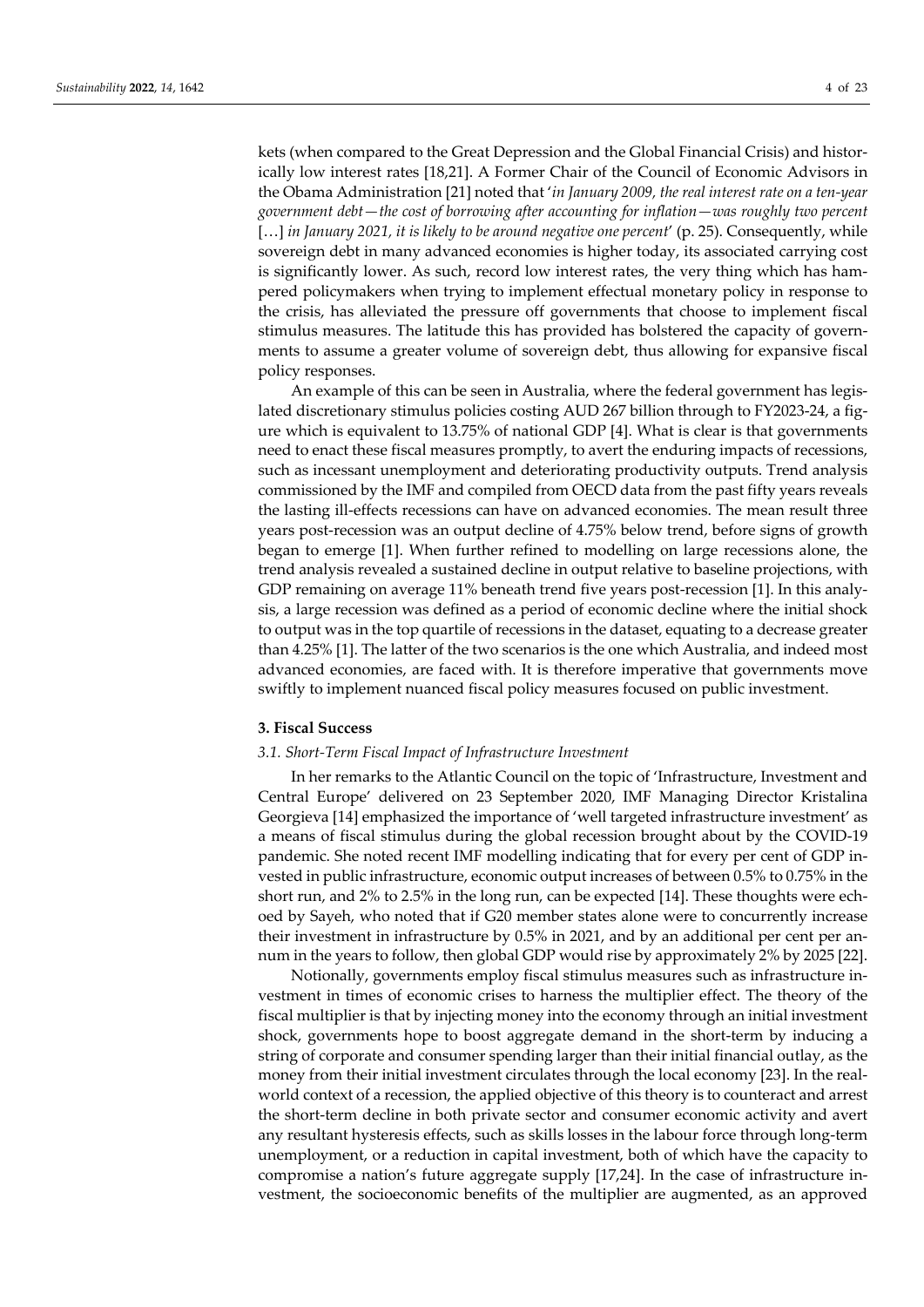project will necessitate a skilled labour force to facilitate its completion, thereby creating direct employment opportunities in the short term. Autoregressive modelling on the impact of the multiplier effect in advanced economies commissioned by the IMF revealed that the investment shocks brought about by fiscal stimulus measures are statistically significant, and correlated with enduring growth effects on aggregate output [25]. It was found that a public fiscal injection acting as a shock increase in spending equivalent to one per cent of national GDP would increase aggregate output by 0.4% within the first twelve months, and by close to 1.5% three years post the initial injection [25].

Further empirical analysis on the impact of fiscal multipliers has shown that the multiplier rate can sit even higher, achieving rates of between 1.5% to 2.5% during periods of recession [26,27]. This assertion is corroborated by the aforementioned IMF model, which suggests that the immediate impact of a public stimulus driven investment shock is greater in times of recession than in times of economic expansions [25]. There is also some evidence that shows the potential economic downsides often associated with the fiscal multiplier effect, such as the crowding out of private investment and higher inflation, are negated and unlikely to occur during periods of recession [28]. In advanced economies, the multiplier effect may even increase further, when monetary policy is ineffectual due to interest rates sitting at near zero-bound levels, such as is seen at the present [29].

Unfortunately, these benefits are often not realized. The paramount reason for this is that once the budget allocation for infrastructure spending has been approved, there is frequently a considerable schedule delay between a project being 'greenlit' and construction commencing [30]. Public infrastructure projects are repeatedly plagued by regulatory and planning delays that often result in work not starting on the project in the short-term [7,31]. These adverse trends are often exacerbated on technically complex infrastructure 'megaprojects' [32]. This is a crucial factor that should be considered when devising a fiscal policy response to a crisis, as research has shown that the actual speed of a stimulus policy's implementation is vital in ensuring its effectiveness [17]. Indeed, studies of fiscal stimulus measures enacted in the Global Financial Crisis (GFC) confirmed that the speed at which an implemented policy affects the real world is a major attribute (alongside the size of the stimulus) towards determining its overall impact on the broader economy [17,29]. It is for this reason that public investment in road construction or maintenance upgrades, such as widening or sealing a road, are often favoured in stimulus packages as they are generally quicker to implement than other infrastructure projects and often deliver greater aggregate output increases [31,33,34]. Nonetheless, with regards to public infrastructure investment, a degree of caution should still be applied during the initial project evaluation and approval phase, to ensure that in the end only quality projects are greenlit.

#### *3.2. Long-Term Economic and Socioeconomic Impacts of Transport Infrastructure Investment*

Government investment specifically directed to public transport infrastructure is a keystone of strategies for economic growth [35,36]. Acknowledging this, the World Bank has lent approximately 20% of its total dispersed funds to finance transport infrastructure projects in the last few years [37]. Research by the IMF indicates that public investment in transport infrastructure has significant long-term positive impacts on economic output in advanced economies outside of the immediate short-term benefits associated with their design and construction [25]. These long-term impacts can be divided into two separate groupings. The first is the direct impacts on aggregate production outputs because of the public capital investment, with the second being the broader benefits to the economy ensuing from this investment.

From a transport infrastructure perspective, direct impacts on production can be defined as the static effects which influence aggregate output via an improvement in productivity and a reduction in the total cost of production [33,35]. Utilizing Alfred Marshall's conceptual framework of consumer and producer surpluses (and the assumption of per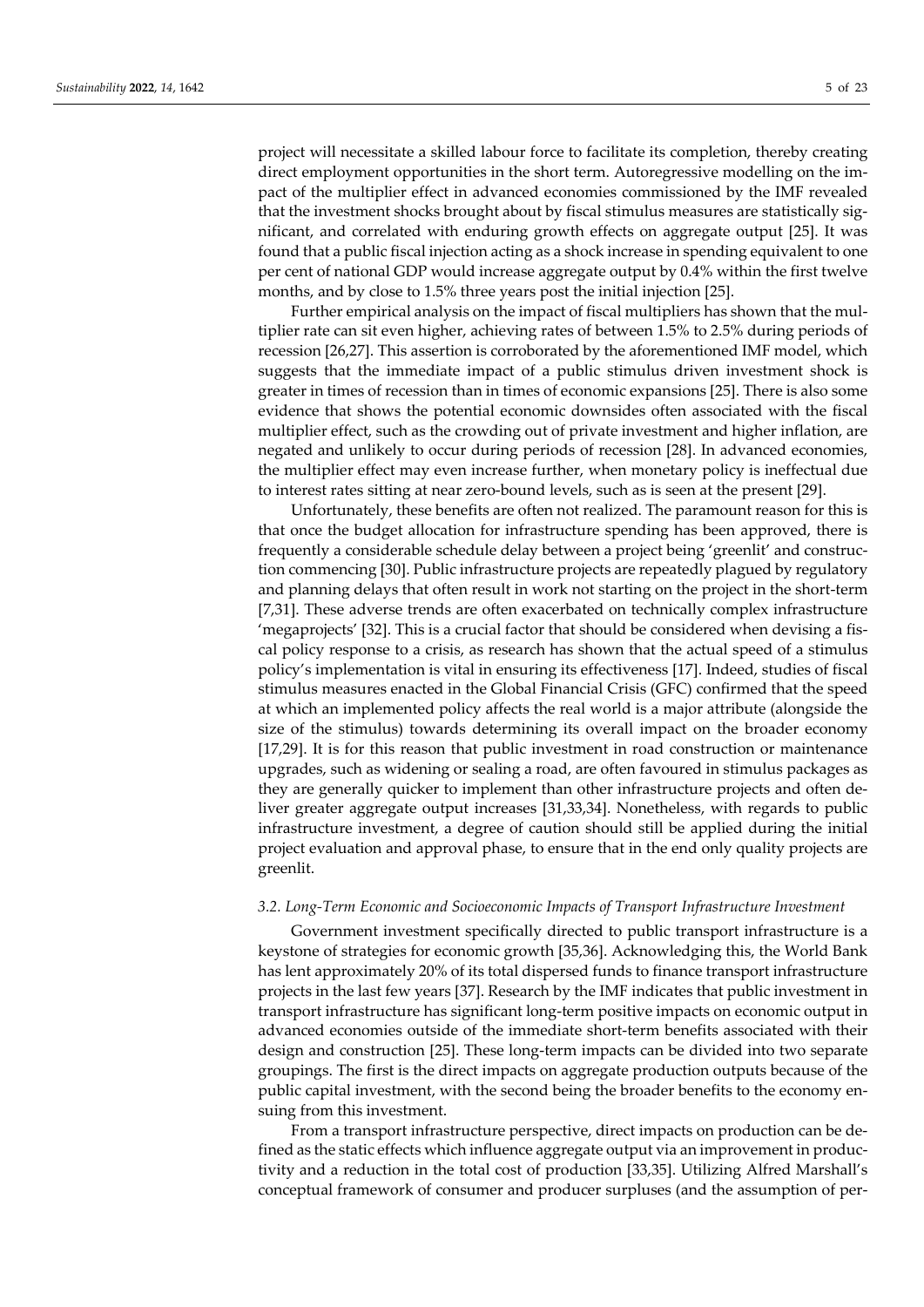fect markets in equilibrium) as a theoretical foundation for the purpose of economic assessment, they are evaluated via a traditional cost–benefit analysis (CBA) technique [38,39]. The broader benefits to the economy, commonly referred to as wider economic benefits (WEB) or wider economic impacts (WEI), could best be described as the dynamic effects on the economy that result from primarily spatial adjustments in the behaviour of firms, labour and consumers due to investment in public transport infrastructure [10,40]. This can be seen in the relocation of economic activity and consequent agglomeration of industry because of increased accessibility in a particular location.

#### *3.3. Direct Effects of Infrastructure Investment*

A variety of economic theories indicate how any type of public investment in infrastructure can increase long-term economic growth. A conventional way to measure this is by evaluating the direct impact (static effects) of an infrastructure project on total productivity outputs. Crafts [33] suggested that this can hypothetically be done in either of two ways: by incorporating infrastructure directly into a generalized production function, or indirectly as a contributing effect on total factor productivity (TFP). He explained this premise via Equation (1).

$$
Y = A(K_{\text{PUB}}) \times f(K, L, K_{\text{PUB}})
$$
\n(1)

*Y* is output, *K* is (private) capital, *L* is labour, *A* is TFP and *KPUB* is public capital [33]. It should be noted that static effects can be defined as the direct economic phenomena of an investment (public works) project [40]. In a real-world example for transport infrastructure, the static effects would be considered as the changes that occur due to a decrease in the cost of transportation and a reduction in the duration of travel time [40]. This can be expanded to some external social costs, particularly environmental impacts when quantifiable, provided they can be identified by a surplus measurement in a conceptual equilibrium environment [39,41]. It is worth observing that in the context of the static effects of transport infrastructure investment, time savings are examined and evaluated from the perspective of a reduction in travel time from location to location—with the assumption that consumers and firms have not relocated as a result of this investment [40]. The potential relocation of both firms and consumers due to transport infrastructure investment is a dynamic (behavioural) effect and is considered a WEI [40]. From a purely economic perspective, the static effects associated with increased public investment have a longterm supply-side effect on the economy resulting from increased productivity, which ultimately boosts aggregate output [25]. Holmgren and Merkel [31] confirmed these theories in a recent longitudinal study on the impact of transport investment on productivity increases in the United States (US). Their findings suggest that public investment in transport infrastructure has an overall positive impact on production. However, the final benefit is dependent upon the type of transport infrastructure invested in and varies by industry sector [31]. For example, investment in port infrastructure will have a higher effect on the productivity of bulk commodities (such as iron ore or wheat), while investment in road networks will have a greater impact on the construction sector [31].

What separates transport infrastructure from other forms of public infrastructure and capital investment is that it has the unique ability to potentially impact productivity via time savings [33]. This can be through time savings to market for commodities and manufactured goods, decreases in congestion, or in a public transportation context, through reductions in commuter journey times. To this point, Rice et al. [42] found on a metropolitan level that the labour productivity of cities is dependent upon the size of the local workforce and the size of the potentially available workforces within a radius of 80 min transit time. When applied on a United Kingdom (UK) basis, their study suggested that if a level of government investment in public transport infrastructure were enacted that resulted in the attainment of a 10% reduction in workforce travel times across the country, then a 1.2% increase in labour productivity would be realized [42].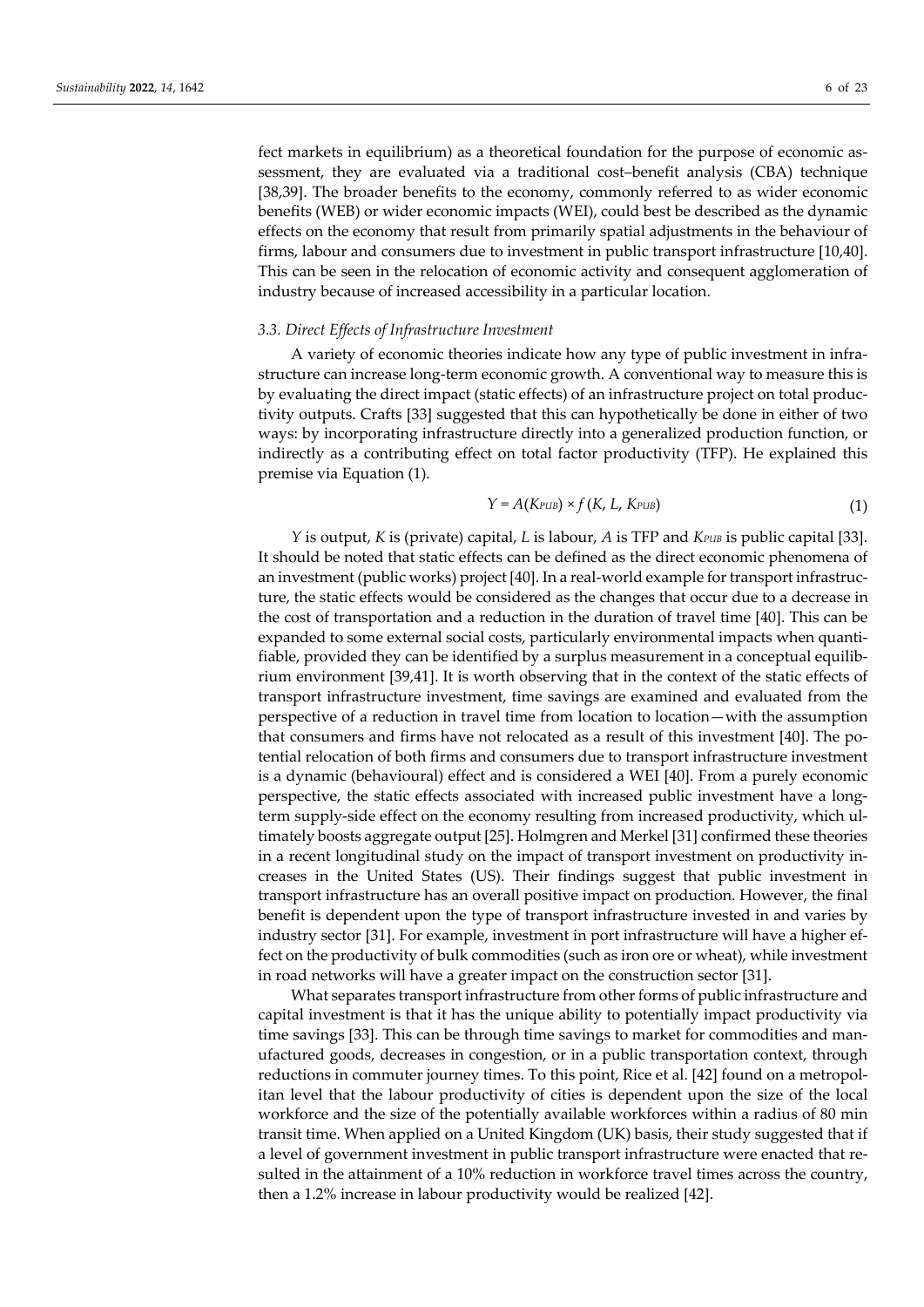Grice [36] reinforced this point by suggesting that a lack of public investment in transport infrastructure over the past forty years is one of the primary reasons why productivity in the UK is approximately a third lower than that of other advanced economies in the region, such as Germany and France when measured by output per labour hour. These results are a clear indication that congestion and other forms of transit delay have a negative impact on overall productivity. Accordingly, it can be seen how public investment in transport infrastructure increases productivity. Nevertheless, there is empirical evidence that reveals minor transit time savings will not lead to an adjustment in consumer travel behaviour nor a change in freight arrangements and logistics scheduling for transport firms [39]. If this is not taken into account, then from a project evaluation perspective it can often lead to a considerable overestimation of potential time-saving benefits, which in turn results in suboptimal projects being greenlit and benefits not being realized [39].

#### *3.4. Endogenous Growth Theory*

An alternative to the classical welfare economic approach is that of endogenous growth theory. In short, the endogenous growth theory suggests that permanent adjustments in public investment policies, such as a decision to either increase or decrease public infrastructure investment, can have a sustained effect on the long-term rate of growth of aggregate output via an increase in the capacity of public capital stock (infrastructure) and thus total productivity [43]. Endogenous growth models (for example [44]), insinuate that explicit factors such as highly educated human capital act as internal drivers of innovation via technical progress, leading to higher rates of productivity through increasing returns to scale. Additionally, the theory proposes that this investment will have additional positive spill-over effects which further increase economic growth through the facilitation of a knowledge-based economy [44]. The relationship between a knowledge economy (in the form of highly educated human capital) and transport infrastructure is supported by the empirically proven theory that highly educated consumers display an increased demand for accessibility, and consequently are attracted to spatial areas with greater connectivity to rapid transport systems [39].

From an econometric modelling perspective, this is incorporated into the supply side and incorporates the Keynesian assumption that demand-side factors such as employment are fluid, hence equilibria in this model are not identical to that of the classical welfare equilibrium [39,43]. Barro [45], however, noted that government investment (in this instance, infrastructure projects) will only increase the returns to firms through private investment if the positive effect of the project's investment is higher than the adverse impact of the rate of taxation required to finance the project [33,45]. This hypothesis was supported by empirical evidence from Japan, which showed that large-scale investment in public infrastructure boosted productivity when the rate of taxation used to finance it was low—but is counterproductive when financed at a high tax rate [46]. Utilizing the above theories, Crafts [33] and McMillan [47] provided explanatory equations for this theoretical premise. The first component factor relates to the concept of a production function, which incorporates the returns to scale of stabilized growth of government and firm's investment [33], as shown in Equation (2).

$$
Y_w = (k^\alpha, k^Y{}_{\scriptscriptstyle PUB}) \tag{2}
$$

*Yw* is output per worker, *k* and *kPUB* are capital and public capital per worker respectively and  $\alpha + \gamma = 1$  [33]. The second factor is the Ramsey equation, which theoretically seeks to determine how much society (in Ramsey's theory, a nation-state) should consume or conserve [48]. This is viewed through the hypothetical prism of a representative agent faced with a constraint on resources, determining how to optimally apportion expenditure while factoring in time preference for consumption [47,48]. The Ramsey equation (see Equation (3)) is an important concept to understand, as it forms the intellectual basis of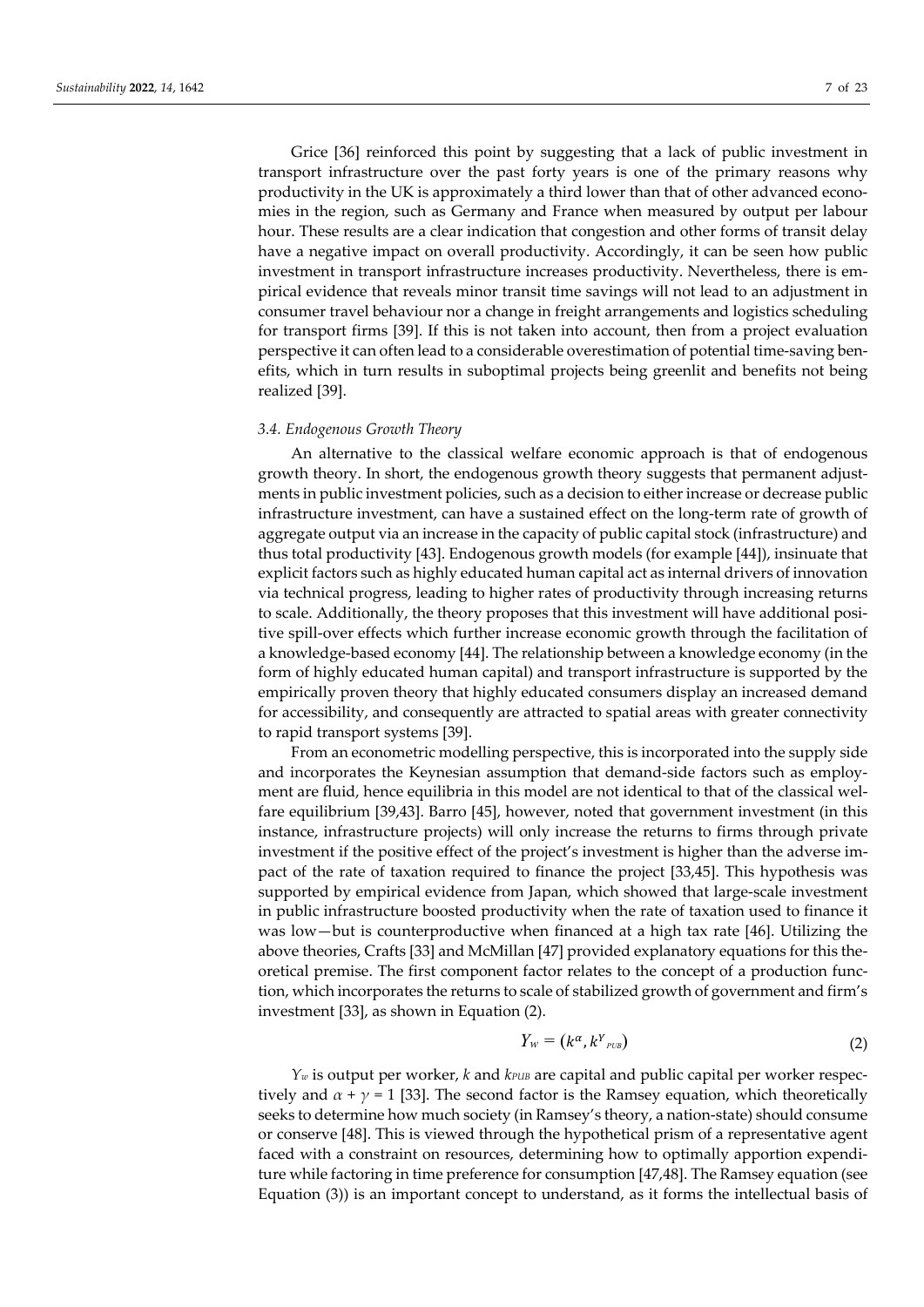attempts to select the social discount rate to measure the direct impacts and total economic costs of climate change [49]. This will ultimately influence transport infrastructure project evaluation, as approximately a quarter of all global carbon emissions stem from transportation [50].

$$
R = \delta + \eta g \tag{3}
$$

*R* is the interest rate (social discount rate), *δ* is the pure rate of time preference, *η* is the coefficient of relative risk aversion and  $g$  is the per capita growth in consumption [47]. Crafts [33] indicated that the input of government investment in transport infrastructure (public capital stock) would spur economic growth (impact aggregate productivity) via its positive effects on output (the marginal product of capital). While able to demonstrate a model of economic growth, the primary criticism of the Endogenous Growth Theory is that it is hard to prove with empirical evidence [51]. Additionally, from the perspective of transport infrastructure, Crafts [33] noted that it does not incorporate the beneficial impacts of the dynamic economic effects unique to transport infrastructure investment.

# *3.5. Broader Dynamic Effects of Infrastructure Investment*

Taking transport infrastructure as an example, the broader benefits of public investment in infrastructure derive from the dynamic effects of an implemented transport project's indirect impact on the economy. Relative to other types of public infrastructure investment, transport projects generally have greater socioeconomic (and environmental) effects owing to their unique ability to induce dynamic adjustments in the economy [33,40]. In contrast to the previously discussed static effects, which are in essence the direct impacts of a completed project, dynamic effects are the adjustments in the behaviour of both consumers and firms due to an induced spatial change in the structure of a localized economy [40]. By way of illustration, the construction of an intermodal terminal or port may result in firms relocating to the area where it is situated. This in turn will lead to a change in (increased) economic activity in this location, which should result in additional productivity gains outside of those already identified in the direct effects of the project.

The theoretical premise for the dynamic effects of transport infrastructure is commonly regarded as being Paul Krugman's theory of the New Economic Geography (NEG) [10]. However, it can be traced further back to Jules Dupuit's pioneering work on transport economics, in particular his measurements of the 'relative utility' of transport infrastructure, which introduced concepts of positive effects outside of the traditional consumer surplus model [39]. Krugman himself also accredits the work of Staffan Burenstam Linder on the economics of Trade Theory for shaping his underlying thinking in the field of economic geography [52].

The NEG emphasizes that public works improvements in transport infrastructure impact the spatial location of firms and consumers, by enabling greater access to economic markets, which will ultimately result in agglomerations of both industry and consumers at the location [53]. Krugman contended that transportation costs are a dominant factor in the development of 'core–periphery' patterns in nations, as they are a significant incentive for firms and consumers to move close to, or relocate within, large marketplaces [52,54]. Within this theory, the components of transportation costs are defined as the length of a journey, its duration, its total economic cost and the amount of energy expanded during its duration [55,56]. As the cost of transportation therefore theoretically dictates the location of economic activity, investment in transport infrastructure will make an area more enticing for labour and firms, by enabling a reduction in total transport cost. This will ultimately result in a centralized concentration of economic activity leading to the development of an economic (and subsequently social) core [39,56,57]. Conversely, the periphery areas that were not the beneficiary of transport infrastructure investment will in theory have higher costs of transportation and thus be less enticing to firms [39,54]. When examined longitudinally, the development of core–periphery patterns in a province or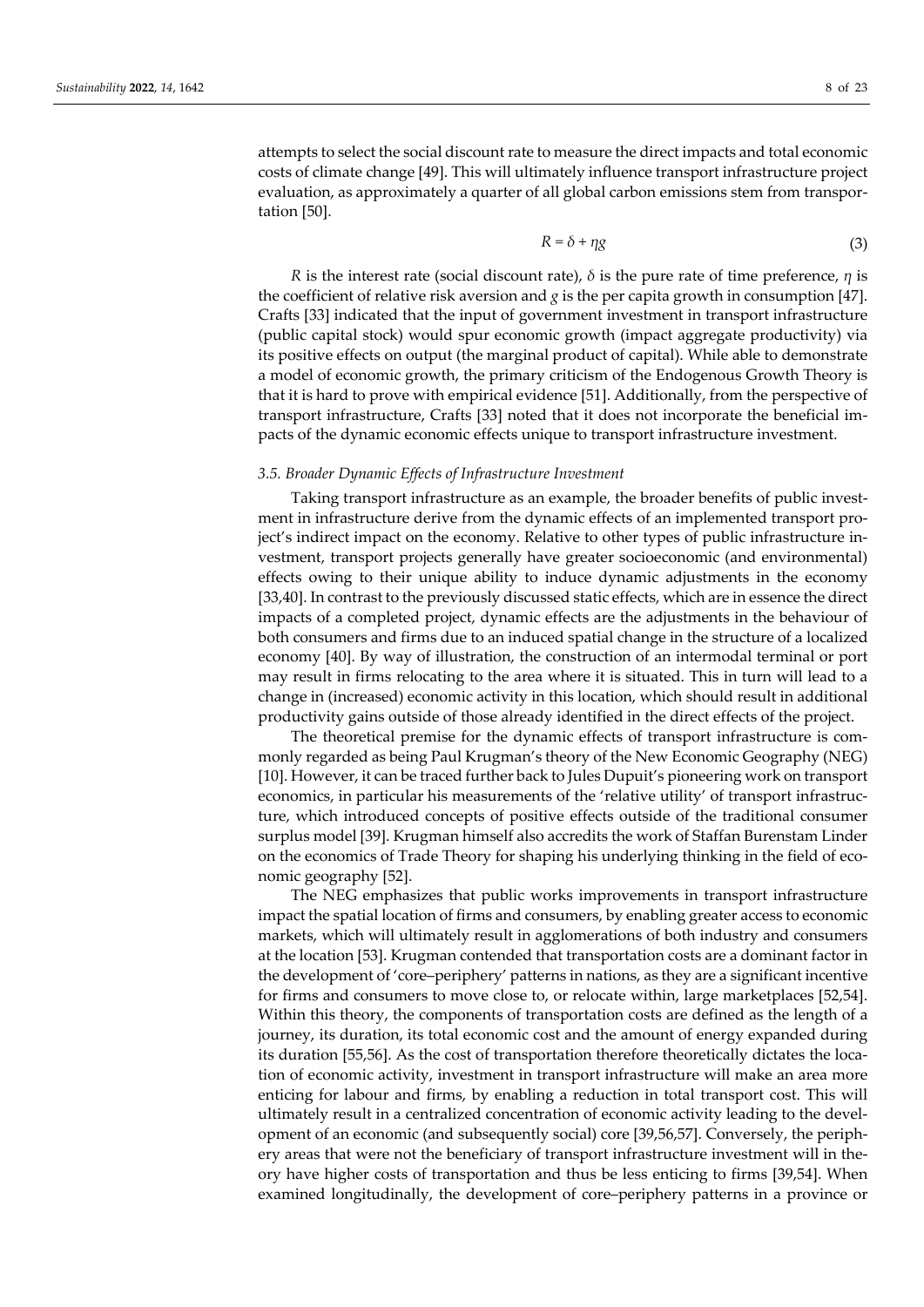country are what lead to regional wealth disparity and consequently income inequality [35,56,58].

With regards to the NEG, the assumption of accessibility reinforces the notion that an overall reduction in transportation costs will encourage a significant change in the location of economic activities [54,59]. In the context of transportation itself, accessibility refers to the concept of gauging the relative ease of access to (and thus the relative ease of commercial engagement with) a particular location [10,59]. It therefore also enables the quantification of market access for consumers and firms from an economic standpoint [60]. Hansen and Johansen [61] stated that increased accessibility achieved through the construction of quality transport infrastructure coerces change in commuting behavioural patterns, which influences the activities and location of labour markets in a particular region. This demonstrates the dynamic effects of transport infrastructure, as this induced behavioural effect in the labour market is not accounted for in the traditional consumer surplus economic model for transport. Accessibility can further increase localized productivity outputs via the importation of knowledge from skilled workers through the aforementioned labour market adjustment [59].

A final benefit of accessibility is the potential for increases in socioeconomic equity upon project completion. Principle 5 of the G20 Principles for Quality Infrastructure Investment emphasizes the need for both social and economic impacts to be contemplated when planning decisions on public infrastructure investment are being decided [62]. While the literature itself tends to focus on the overall economic growth benefits of accessibility from either the macroeconomic viewpoint or that of the firm (such as an enlargement of the potential regional labour force or an increase in aggregate productivity), the socioeconomic benefits to the individual should not be overlooked. Increased accessibility through public investment in transport infrastructure enhances the welfare of the individual by enabling greater access to health services, education and the labour market [63,64]. Although perhaps harder to quantify than the component factors that contribute to economic growth via an increase in productivity, the indirect socioeconomic effects from an increase in accessibility should also be considered by policymakers when contemplating the concept of quality public transport infrastructure.

#### *3.6. Infrastructure and the Environment*

Environmental consequences should not be ignored. Approximately a quarter of all global energy-related greenhouse gas emissions emanate from transportation activities, with this percentage forecasted to grow exponentially over time [50,65]. Unlike other industry segments, the transport sector remains reliant upon carbon-intensive energy sources such as fossil fuels, particularly in the shipment of freight via road transport [65]. As such, the importance of achieving emissions reduction in both public and private transportation has been recognized, prioritized and enshrined in the United Nations (UN) Framework Convention on Climate Change more commonly referred to as the 'Paris Agreement' [50]. Emissions reduction in transport infrastructure has also been identified as a key component of the Sustainable Development Goals for the UN 2030 Agenda for Sustainable Development. Specifically, *Goal 9–Build resilient infrastructure, promote inclusive and sustainable industrialization and foster innovation*, and *Goal 11–Make cities and human settlements inclusive, safe, resilient and sustainable*, cite 'sustainable transport' as a mechanism for achieving these objectives [66].

To this end, the IMF has identified COVID-19 fiscal stimulus packages as an opportunity to address this issue via investment in sustainable public transport infrastructure [67]. Speaking at the Rome Investment Forum in December 2020, Deputy Managing Director Antoinette Sayeh [22] declared that public investment in 'efficient mass transit systems' is a vital tool to tackle climate change. Sayeh's statement was supported by the IMF's official policy document on tackling climate change through COVID-19 economic stimulus packages entitled 'Greening the Recovery', which proposes that in order to combat the adverse economic effects of the COVID-19 induced recession, government spending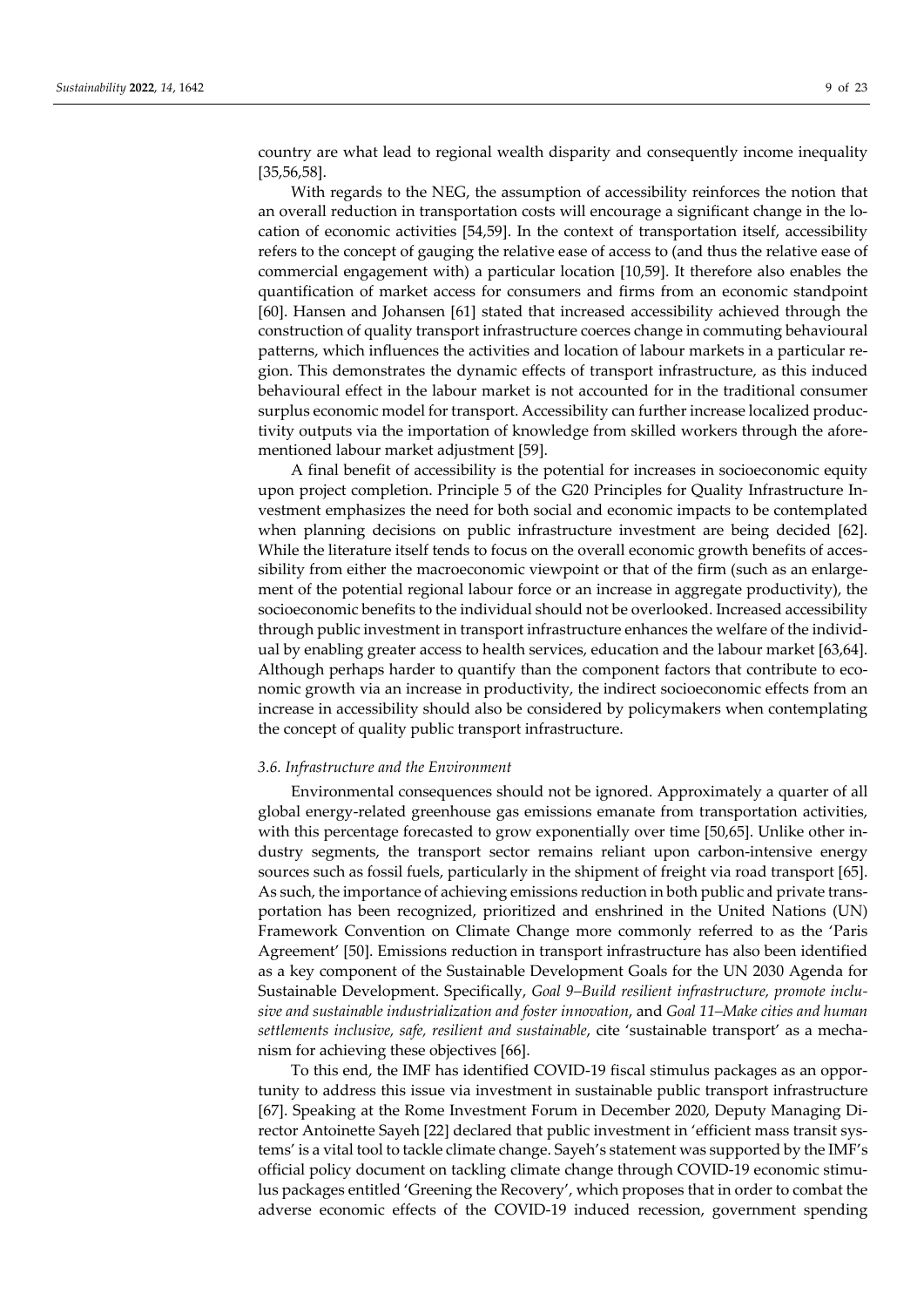should focus on 'boosting climate smart infrastructure' [67]. Kristalina Georgieva further endorsed this policy position in the preface of the IMF's recent publication on recommended guidelines for infrastructure governance, in which she put forward the proposition that considering the economic fallout from the spread of COVID-19, investment in effective public infrastructure was key for building a strong recovery [13]. One of the ways she proposed governments can do this is through a policy of investment in transport infrastructure that aligns with the UN Sustainable Development Goals (SDGs) and ensures carbon emission reductions [13].

Moving beyond the overarching macroeconomic perspective, the G20 addressed the issue of the environmental impact of public infrastructure at the project level in their 'Principles for Quality Infrastructure Investment' [62]. Principle 3 (Integrating Environmental Considerations in Infrastructure Investments) specifically highlighted the predominant environmental issues that arise throughout the design, construction and operational phases of public infrastructure projects [62].

These issues can be categorized into one of two sections. The first could be defined as 'land-use' issues, while the second involves the wider environmental impacts of the project from a life-cycle perspective. Land-use considerations comprise the direct spatial ecological impact of the transport project on its immediate surroundings, while life-cycle effects consist of not only the ongoing impact of operations and maintenance but also on the project's capacity to either increase or reduce carbon emissions [68]. The primary method for evaluating these impacts on a project basis is an environmental impact assessment (EIA), although other methods such as strategic environmental assessments (SEA) are often utilized in conjunction with an EIA when conducting a multi-criteria decisionmaking (MCDM) approach to environmental impact evaluation [68,69].

Most countries (and all advanced economies) have legislated the usage of EIAs during the planning phase for public infrastructure projects [70]. Within Australia, for example, EIAs are a mandatory component procedure within the broader project approval process for transport infrastructure projects [71]. The procedure for conducting an EIA includes forecasting activities, assessing their impacts, providing mitigation and treatment processes, monitoring works, and handling the effects of recognized issues [69]. In theory, the EIA process should be conducted and finalized at the outset of the project evaluation phase and well ahead of project commencement [70]. Morgan [72] noted, however, that EIAs are often conducted or revised post-project evaluation in the latter stages of the project planning phase.

As the essential point of an EIA is the provision of informative documentation outlining a project's impact on its surrounding environment so as to assist the approval process, late delivery could potentially nullify the assessment. This calls into question the governance of the EIA process and would suggest that greater transparency is required. A reason for this could be adjustments in the political decision-making process, and there are examples of this occurring on major transport infrastructure projects in the UK [8]. Harris et al. [71] stated that EIA decisions should be considered as sitting within a broader complex political decision-making exercise, and this might explain some of the equivocations and delays regarding their completion.

Finally, most policies on the environmental impact of public transport infrastructure have focused on achieving meaningful reductions in the collective carbon footprint of the transportation sector. It is not by mistake that most EIAs for transport infrastructure projects focus principally on  $CO<sub>2</sub>$  emissions [65]. This exercise is undertaken by calculating the forecasted emission per transport unit (e.g., a truck, or locomotive and carriage) and multiplying it by freight mass and transit distance [65]. These findings are often used as a justification to promote certain forms of transportation over others in both segments of transportation—freight and commuting [73,74]. Nonetheless, this fails to consider the systems nature of infrastructure.

As Helm and Mayer [75] pointed out, national approaches to public investment in infrastructure need to recognize the 'interrelationships' between infrastructure stock.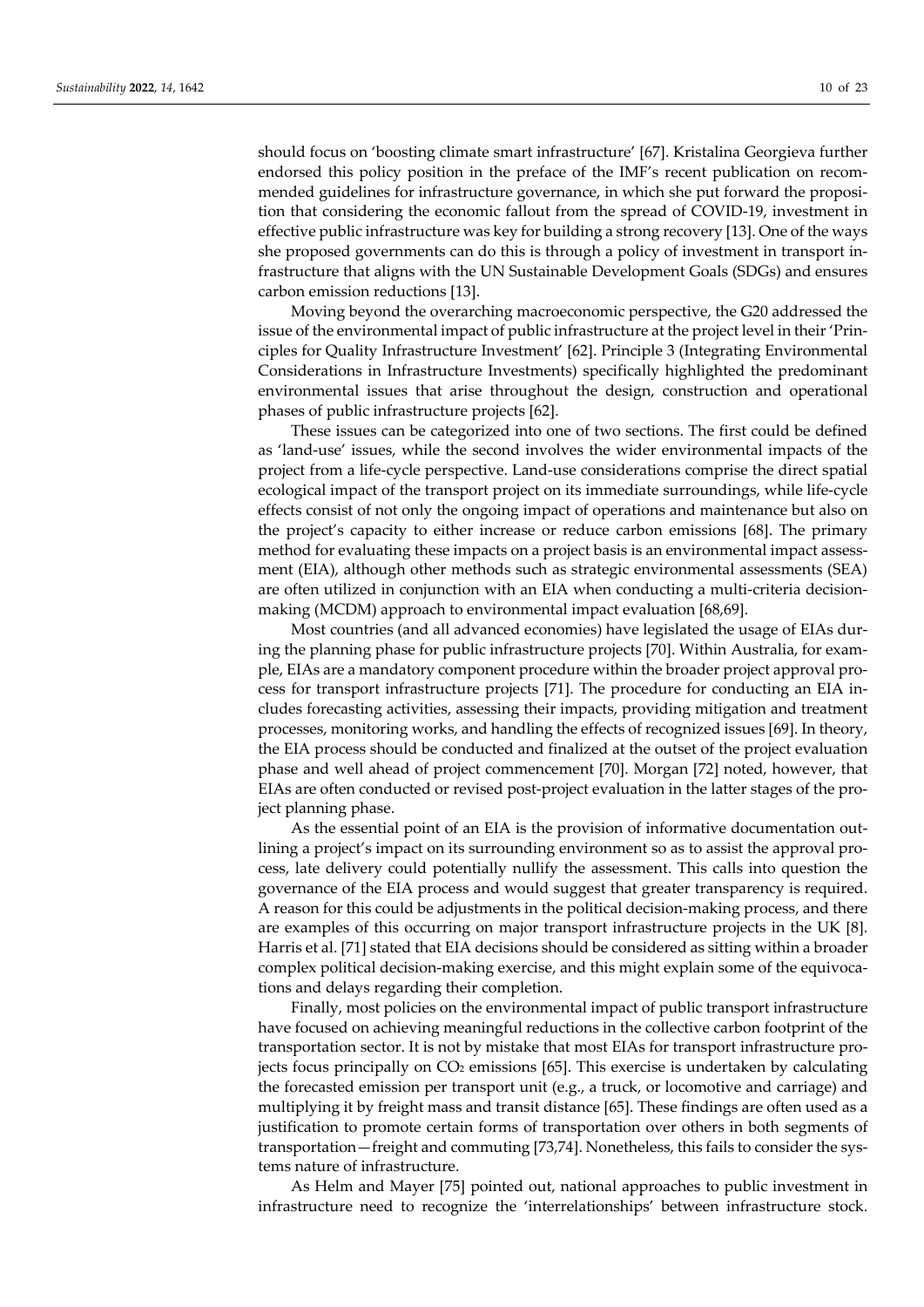While a transition from certain forms of transportation to another (e.g., a transition in passenger commuting from automotive to light rail) will achieve a comparative reduction in carbon emissions, the overall effect can be diminished depending upon the power generating source of the alternate means of transportation [76].

#### **4. Materials and Methods**

# *4.1. Knowledge Gap*

The need for fiscal stimulus is not necessarily aligned with fiscal success. There are many examples of projects, especially large-scale public infrastructure projects (or megaprojects) that can be considered failures. According to Flyvbjerg [77], over the last few decades a majority of megaprojects have demonstrated poor track records: 70% to 90% of megaprojects experience cost overruns. These problems are described as the iron law of megaprojects: '*over budget, over time, under benefits, over and over again*' [77] (p. 12). Project management, therefore, lies at the heart of fiscal success implementation.

The G20 Principles for Quality Infrastructure Investment [62] is a concerted international attempt to define what successful procurement of infrastructure looks like. However, while the objectives may be articulated, the method of compliance remains opaque. The previous literature, given extra significance due to the need for greater fiscal stimulus to support the economy during the COVID-19 recovery, summarizes the complexity of the challenges involved. A current knowledge gap that is identified is how to resolve the fragmentation of tools and techniques available in practice. In particular, the inability to easily combine tangible (largely financial) and intangible (largely social, ethical and environmental) evidence of performance is the main barrier to widespread adoption of a transparent and simplified model for making quality infrastructure decisions. The latter is often referred to as ESG (environmental, social and governance) criteria.

## *4.2. Evaluation of Infrastructure Projects*

The Centre for Comparative Construction Research (CCCR) at Bond University, Australia, has developed an evaluation model for measuring project success called *i3d3*. It comprises a collection of Microsoft Excel worksheets that produce a matrix of performance scores and an overall index of success/failure. The matrix has three columns representing the phases of pre-implementation (project initiate), implementation (project implement) and post-implementation (project influence) and four rows representing performance expressed as financial, social, ethical and environmental consequences.

Ghanbaripour [78] explored 23 different models for the evaluation of project success published over a thirty-year period. He found that most models fail to offer a set of success criteria that can be quantitatively measured. Furthermore, he found that most models do not consider diverse stakeholder perspectives, particularly those of intended end-users. Few ESG considerations were formally integrated into the measurement of success, while financial values tended to dominate the decision-making process. Models were generally specific to project type and sector, making economy-wide comparisons problematic. Benefits realization was often ignored, enabling optimism bias to occur to meet political ends.

The *i3d3* model is an example of modern MCDM [79]. It calculates a single index that can be used to compare/rank completed project performance, as opposed to anticipated performance. This model overcomes the common disadvantages of earlier approaches and, given it builds on this previous work, is considered a leading example of project success evaluation suitable for this study.

Full information about the model and how it works is available from both CCCR (https://bond.edu.au/cccr, accessed on 10 November 2021) and i3d3.net (https://www.i3d3.net, accessed on 10 November 2021). The *i3d3* model is endorsed by the Global Alliance for the Project Professions (GAPPS) and can also be downloaded from their website (https://globalpmstandards.org/, accessed on 10 November 2021).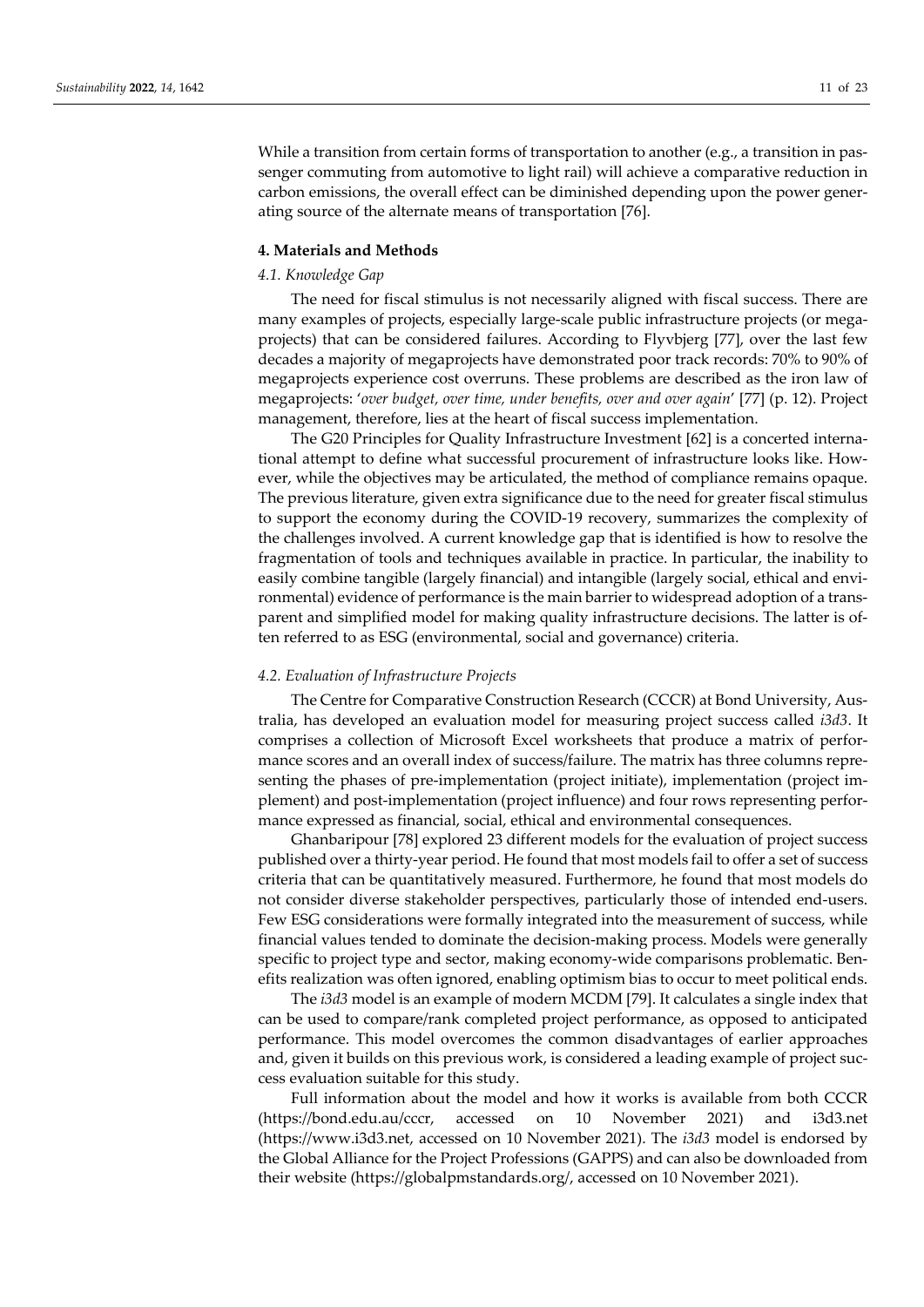Figure 1 summarizes the model's logic and structure. It is based on a framework created by Dick [80] from research undertaken by Wes Snyder that tracks backwards from ideals to determine targets, immediate effects, activities and resources necessary to deliver the specified ideal(s). In the case of *i3d3*, there is one ideal (a 'successful project'), four targets, (namely, 'contributed to UN SDGs', 'progressive design', 'met delivery baselines' and 'satisfied end-users') and twenty immediate effects. A successful project is measured using a scale from +100 to −100, where 0 is the breakeven point between success and failure. The ideal is nominated as a value of 50 on this scale.



**Figure 1.** The logic and structure of the *i3d3* model (graphic provided courtesy of i3d3.net).

#### *4.3. Method*

Qualitative content analysis [81] of the G20 policy framework and the *i3d3* evaluation model is used to test the extent of alignment between 'theory' and 'practice'. Qualitative content analysis has been defined as '*a research method for the subjective interpretation of the content of text data through the systematic classification process of coding and identifying themes or patterns*' [82] (p. 1278). This approach involves a systematic understanding of the various components of both artefacts as evidenced by a pairwise comparison of G20 principles and *i3d3* model characteristics. Presentation of the results and their critique are undertaken objectively. The purpose of this approach is not to prove that the G20 principles are appropriate or that *i3d3* works, but rather the extent of content alignment between them. Overall alignment is assessed via a nominal scale of 'none', 'low', 'moderate' or 'high' based on an unweighted scoring algorithm  $(0 = none, 1 = low, 2 = moderate, 3 = high)$ .

All information used in this analysis was accessed online. The results can be triangulated by interviewing practitioners who have purposively adopted and used both artefacts, but this was not part of the scope of this study since the identification of relevant practitioners was not possible. However, members of CCCR were consulted to ensure that the interpretation of their work was not misunderstood. This consultation was facilitated by i3d3.net, and their cooperation is gratefully acknowledged.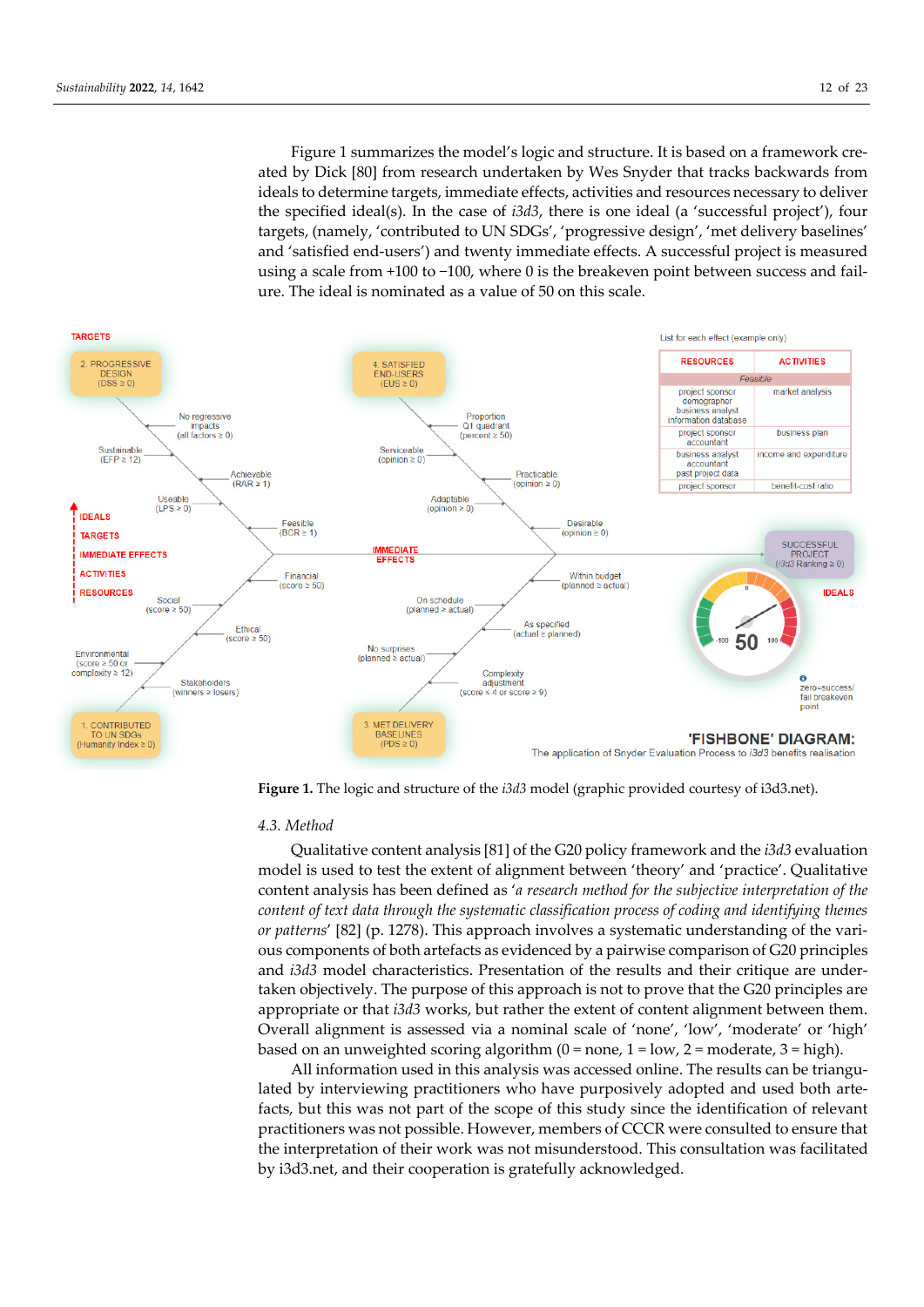#### **5. Results and Discussion**

The G20 principles begin by describing infrastructure as a driver of economic prosperity that provides a solid basis for strong, sustainable, balanced and inclusive growth and sustainable development. These are key goals of the G20 policy and critical for promoting global, national and local development priorities. The preamble to the G20 principles states that '*a renewed emphasis on quality infrastructure investment will build on the past G20 presidencies' efforts to mobilize financing from various sources, particularly the private sector and institutional sources including multilateral development banks, thereby contribute to closing the infrastructure gap, develop infrastructure as an asset class, and maximizing the positive impacts of infrastructure investment according to country conditions*' [62] (p. 1). They believe that quantity and quality can be complementary.

In contrast, the *i3d3* model is not confined to infrastructure but claims to potentially measure success for '*projects of any type, size, location or date*' [83] (p. 17). Quality investment and success have some commonalities. The *i3d3* model defines success as doing the 'right project right' and incorporates the three phases of initiate (design), implement (deliver) and influence (delight) in the context of the passage of time and the different objectives of project stakeholders. It judges success as benefits realization (collective utility)—a key construct of social cost–benefit analysis. The *i3d3* model can use hindsight to audit performance as a means of ranking a portfolio of projects by success or be applied during project delivery to ensure that progress is on time, within budget, as specified and with no surprises.

There are six principles in the G20 framework that are specific to promoting quality infrastructure investment [62]:

- Sustainable growth and development.
- Economic efficiency.
- Environmental impact.
- Resilience.
- Social benefits.
- Governance and transparency.

Principle 1 focuses on sustainable growth and development (see Table 1). A key attribute of this principle is that infrastructure investments are progressive, not regressive and hence improve prosperity to the local community or region. The 17 United Nations SDGs are relevant here [66].

**Table 1.** Sustainable growth and development.

| <b>G20 Principles</b>                                 | i3d3 Model Characteristics                                                                                                   |
|-------------------------------------------------------|------------------------------------------------------------------------------------------------------------------------------|
| Principle 1: Maximizing the positive impact of infra- | The premise of the i3d3 model is to measure project success. Max-                                                            |
|                                                       | imizing positive impacts is essentially the definition of success.                                                           |
|                                                       | The i3d3 model largely converts these high-level principles into                                                             |
| structure to achieve sustainable growth and devel-    | an objective and measurable index $(-100 \text{ to } +100)$ . Large projects                                                 |
| opment                                                | should address United Nations SDGs and ensure their perfor-                                                                  |
|                                                       | mance is compatible with these important global priorities.                                                                  |
|                                                       | A successful project is built on the philosophy of long life, loose                                                          |
|                                                       | fit, low energy and least pain. They serve as a language that aids                                                           |
|                                                       | communication between designers and end-users, and where ab-                                                                 |
|                                                       | sent, is often the underlying cause of dissatisfaction and an un-                                                            |
|                                                       | 1.1 Setting off a virtuous circle of economic activities successful project. Four virtuous circles are created. For example, |
|                                                       | if a design is feasible, then end-users are more likely to see the                                                           |
|                                                       | project as desirable. This implies they will keep it longer. If end-                                                         |
|                                                       | users stay engaged with projects longer, then these projects be-                                                             |
|                                                       | come even more feasible.                                                                                                     |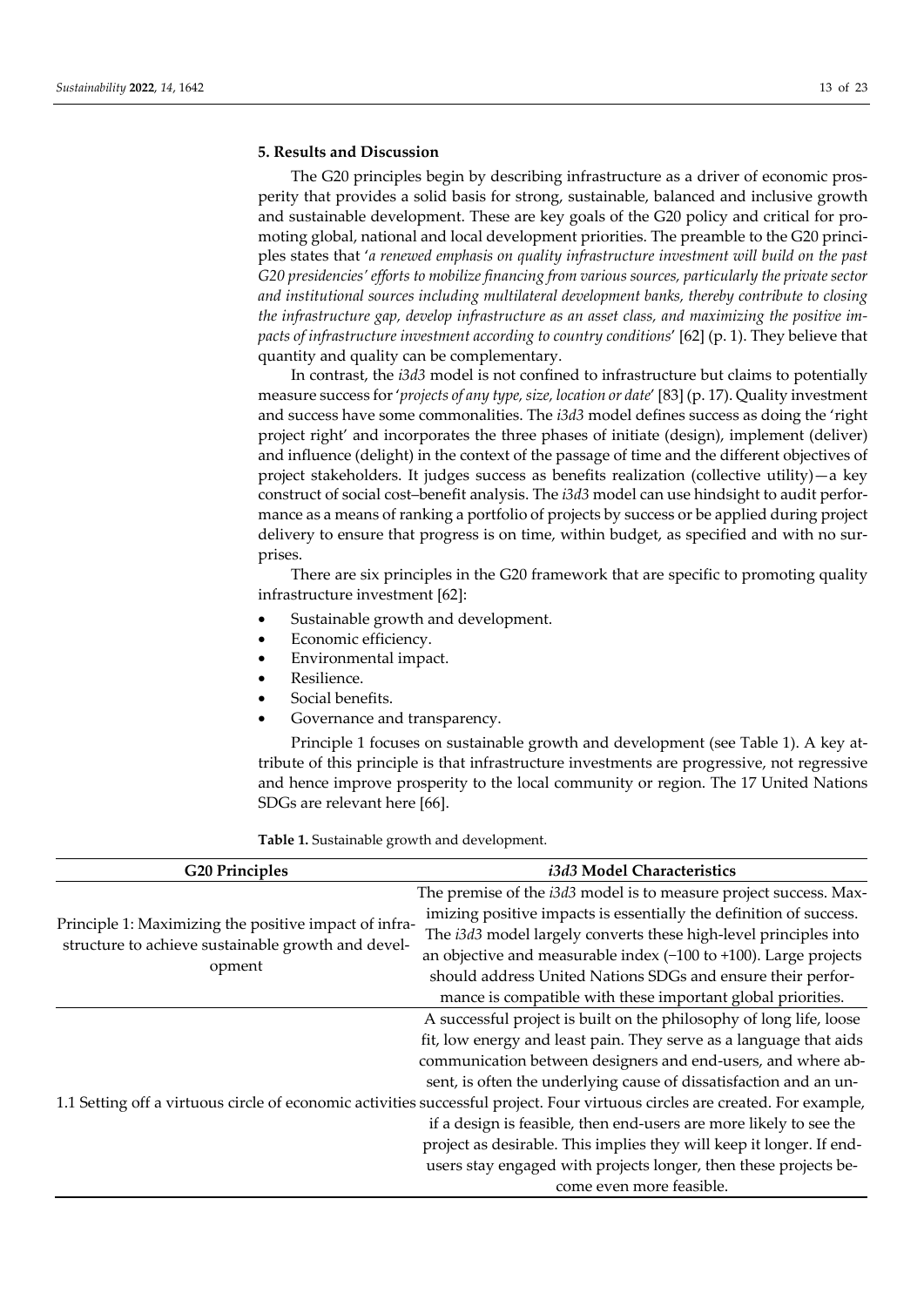|                                                   | In the <i>i3d3</i> model, benefits realization is assessed as the sum of fi- |
|---------------------------------------------------|------------------------------------------------------------------------------|
| 1.2 Promoting sustainable development and connec- | nancial, social, ethical and environmental performance across                |
| tivity                                            | each of the three phases of the project's life cycle. Time is obvi-          |
|                                                   | ously a key factor in realizing these benefits.                              |

Principle 2 focuses on economic efficiency (see Table 2). A key attribute of this principle is that infrastructure assets have long lives and contribute to economic prosperity over time. The concept of life-cycle performance, often termed whole-of-life costs, is critical here.

**Table 2.** Economic efficiency.

| <b>G20 Principles</b>                                 | i3d3 Model Characteristics                                                                                                |
|-------------------------------------------------------|---------------------------------------------------------------------------------------------------------------------------|
|                                                       | Economic efficiency is essentially a financial consideration. It is                                                       |
|                                                       | defined in the i3d3 model as being feasible (initiate phase), within                                                      |
|                                                       | budget (implement phase) and desirable (influence phase), virtu-                                                          |
|                                                       | ously predicated on the ability to realize a project that has 'long                                                       |
| Principle 2: Raising economic efficiency in view of   | life' characteristics. Financial performance in the i3d3 model is                                                         |
| life-cycle cost                                       | not restricted to initial capital requirements, but rather considers                                                      |
|                                                       | costs and benefits over the economic life of the project, including                                                       |
|                                                       | disposal or reuse where relevant. The i3d3 model does not com-                                                            |
|                                                       | pare options before commencement, but it does rank project suc-                                                           |
|                                                       | cess after completion.                                                                                                    |
|                                                       | 2.1 The life-cycle costs and benefits of infrastructure Cost-benefit analysis is interpreted by benefit-cost ratio (BCR), |
|                                                       | investments should be taken into consideration in which is the measurable outcome used in i3d3 for financial conse-       |
| ensuring efficiency                                   | quences.                                                                                                                  |
|                                                       | In the implement phase of i3d3, project delivery success (PDS) is                                                         |
| 2.2 Infrastructure projects should include strategies | defined as the combination of being within budget (cost), on                                                              |
| to mitigate the risks of delays and cost overrun, and | schedule (time), as specified (scope) and no surprises (risk). It is                                                      |
| those in post-delivery phases                         | computed as the per cent difference between the planned and ac-                                                           |
|                                                       | tual performance.                                                                                                         |
| 2.3 Innovative technologies should be leveraged       |                                                                                                                           |
| through the life cycle of infrastructure projects,    | Cultural innovation (or betterment) is the focus of comparing risk                                                        |
| where appropriate, to raise economic efficiency for   | and reward (RAR) as part of the politics subsystem in the DSS.                                                            |
| existing and new infrastructure                       |                                                                                                                           |
|                                                       |                                                                                                                           |
|                                                       | Principle 3 focuses on the environmental impact (collateral damage) that can arise                                        |
|                                                       | from infrastructure project development and operation (see Table 3). A key attribute of                                   |

this principle is that natural resources matter and must be used sustainably, appropriately valued and respected.

**Table 3.** Environmental impact.

| <b>G20 Principles</b>                                                                                                | i3d3 Model Characteristics                                          |
|----------------------------------------------------------------------------------------------------------------------|---------------------------------------------------------------------|
| Principle 3: Integrating environmental considera-                                                                    | Environmental considerations are defined in the i3d3 model as       |
|                                                                                                                      | being sustainable (initiate phase), no surprises (implement phase)  |
| tions in infrastructure investments                                                                                  | and serviceable (influence phase), virtuously predicated on the     |
|                                                                                                                      | ability to realize a project that has 'low energy' characteristics. |
| 3.1 These environmental considerations should be<br>entrenched in the entire lifecycle of infrastructure<br>projects | Ecological footprint (EFP) in the planet subsystem in the DSS per-  |
|                                                                                                                      | tains to non-renewable energy demand (embodied carbon), water       |
|                                                                                                                      | quality impacts, air pollution, natural resource depletion, biodi-  |
|                                                                                                                      | versity loss, and non-degradable or non-recyclable waste to land-   |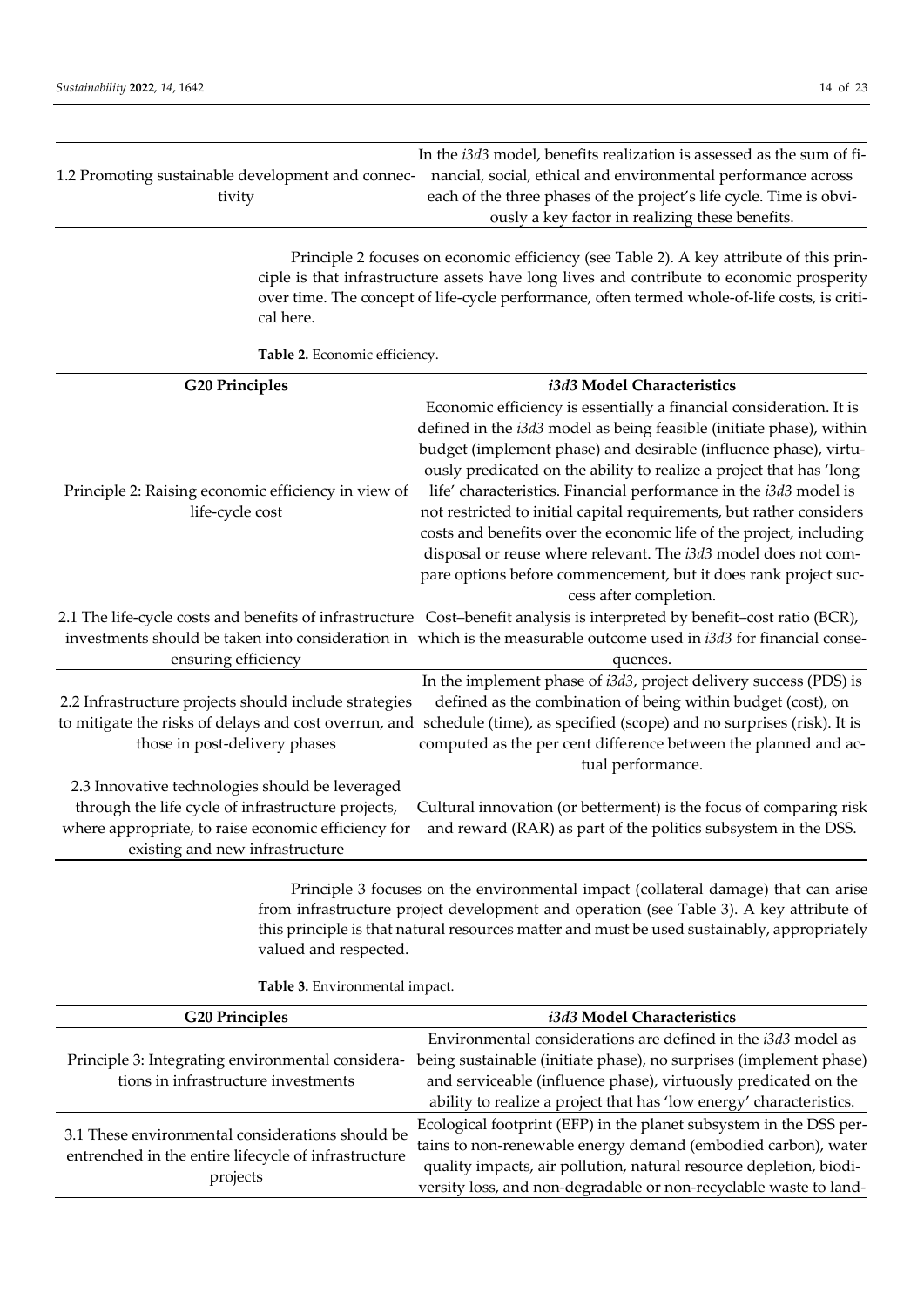|         | fills. Each factor comprises positive and negative effects as meas-                                                  |
|---------|----------------------------------------------------------------------------------------------------------------------|
|         | ured using a 5-star rating scale. However, unlike the G20 princi-                                                    |
|         | ple, in i3d3 environmental criteria do not vary by country circum-                                                   |
|         | stances.                                                                                                             |
|         | 3.2 The environmental impact of infrastructure in- The DSS maps the decision-making process for the initiate phase   |
|         | vestment should be made transparent to all stake- and provides a transparent flowchart for all design decisions, in- |
| holders | cluding those related to environmental impact.                                                                       |

Principle 4 focuses on resilience (see Table 4). A key attribute of this principle is asset security in the face of natural disasters or related risks.

**Table 4.** Resilience.

| <b>G20 Principles</b>                                                                                                                                                       | i3d3 Model Characteristics                                                                                                                                                                                                                                                                                   |
|-----------------------------------------------------------------------------------------------------------------------------------------------------------------------------|--------------------------------------------------------------------------------------------------------------------------------------------------------------------------------------------------------------------------------------------------------------------------------------------------------------|
| Principle 4: Building resilience against natural disas-<br>ters and other risks                                                                                             | Adaptability (and hence resilience) is one of four success factors<br>in the influence phase, although not specifically confined to dis-<br>aster recovery.                                                                                                                                                  |
| 4.1 Sound disaster risk management should be fac-<br>tored in when designing infrastructure                                                                                 | Disaster mitigation, where appropriate, is best embedded in the<br>calculation of RAR as part of the political subsystem in the DSS.                                                                                                                                                                         |
| 4.2 Well-designed disaster risk finance and insur-<br>ance mechanisms may also help incentivize resilient<br>infrastructure through the financing of preventive<br>measures | The inclusion of a Humanity Index within i3d3 links project im-<br>pacts with the 17 United Nations SDGs. Rather than provide in-<br>surance, this approach provides 'assurance' that goals designed<br>to protect against degradation of financial, social, ethical and en-<br>vironmental loss are valued. |

Principle 5 focuses on the social benefits that infrastructure provides (see Table 5). A key attribute of this principle is the utility that projects provide to human health and wellbeing. Social benefits are often intangible and hard to measure.

| <b>G20 Principles</b>                                                                                                                                                                                                                                       | i3d3 Model Characteristics                                                                                            |
|-------------------------------------------------------------------------------------------------------------------------------------------------------------------------------------------------------------------------------------------------------------|-----------------------------------------------------------------------------------------------------------------------|
|                                                                                                                                                                                                                                                             | Social considerations are defined in the i3d3 model as being usea-                                                    |
| Principle 5: Integrating social considerations in in-<br>frastructure investment                                                                                                                                                                            | ble (initiate phase), on schedule (implement phase) and adapta-                                                       |
|                                                                                                                                                                                                                                                             | ble (influence phase), virtuously predicated on the ability to real-                                                  |
|                                                                                                                                                                                                                                                             | ize a project that has 'loose fit' characteristics.                                                                   |
|                                                                                                                                                                                                                                                             | 5.1 Open access to infrastructure services should be The people subsystem in the DSS uses local project support (LPS) |
| secured in a non-discriminatory manner for society                                                                                                                                                                                                          | as a measurable outcome of success.                                                                                   |
|                                                                                                                                                                                                                                                             | This is part of the concept of overall satisfaction in the 'delight'                                                  |
| 5.2 Practices of inclusiveness should be main-                                                                                                                                                                                                              | phase assessment, although it also includes the concept of win-                                                       |
| streamed throughout the project life cycle                                                                                                                                                                                                                  | ners and losers, and in the latter case, mechanisms for compensa-                                                     |
|                                                                                                                                                                                                                                                             | tion (respect) may become part of the design brief.                                                                   |
| 5.3. All workers should have equal opportunity to<br>access jobs created by infrastructure investments,<br>develop skills, be able to work in safe and healthy<br>conditions, be compensated and treated fairly, with<br>dignity and without discrimination | Equity is another part of collective utility. Raising living stand-                                                   |
|                                                                                                                                                                                                                                                             | ards through new projects is often founded on more and better-                                                        |
|                                                                                                                                                                                                                                                             | paid jobs for local communities and is a reason why initial sup-                                                      |
|                                                                                                                                                                                                                                                             | port would likely be positive. Equity is part of ethical practice,                                                    |
|                                                                                                                                                                                                                                                             | which stands alongside financial, social and environmental con-                                                       |
|                                                                                                                                                                                                                                                             | sequences in i3d3.                                                                                                    |
| 5.4 Safe and healthy occupational conditions should<br>be put in place, both at the infrastructure site and in<br>the surrounding communities                                                                                                               | Health and safety during delivery is part of risk identification,                                                     |
|                                                                                                                                                                                                                                                             | analysis and treatment, but is also assessed as part of end-user                                                      |
|                                                                                                                                                                                                                                                             | satisfaction (EUS), i.e., being practicable (fit for purpose). Having                                                 |
|                                                                                                                                                                                                                                                             | said that, basic human safety is not a tradable success criterion                                                     |

**Table 5.** Social benefits.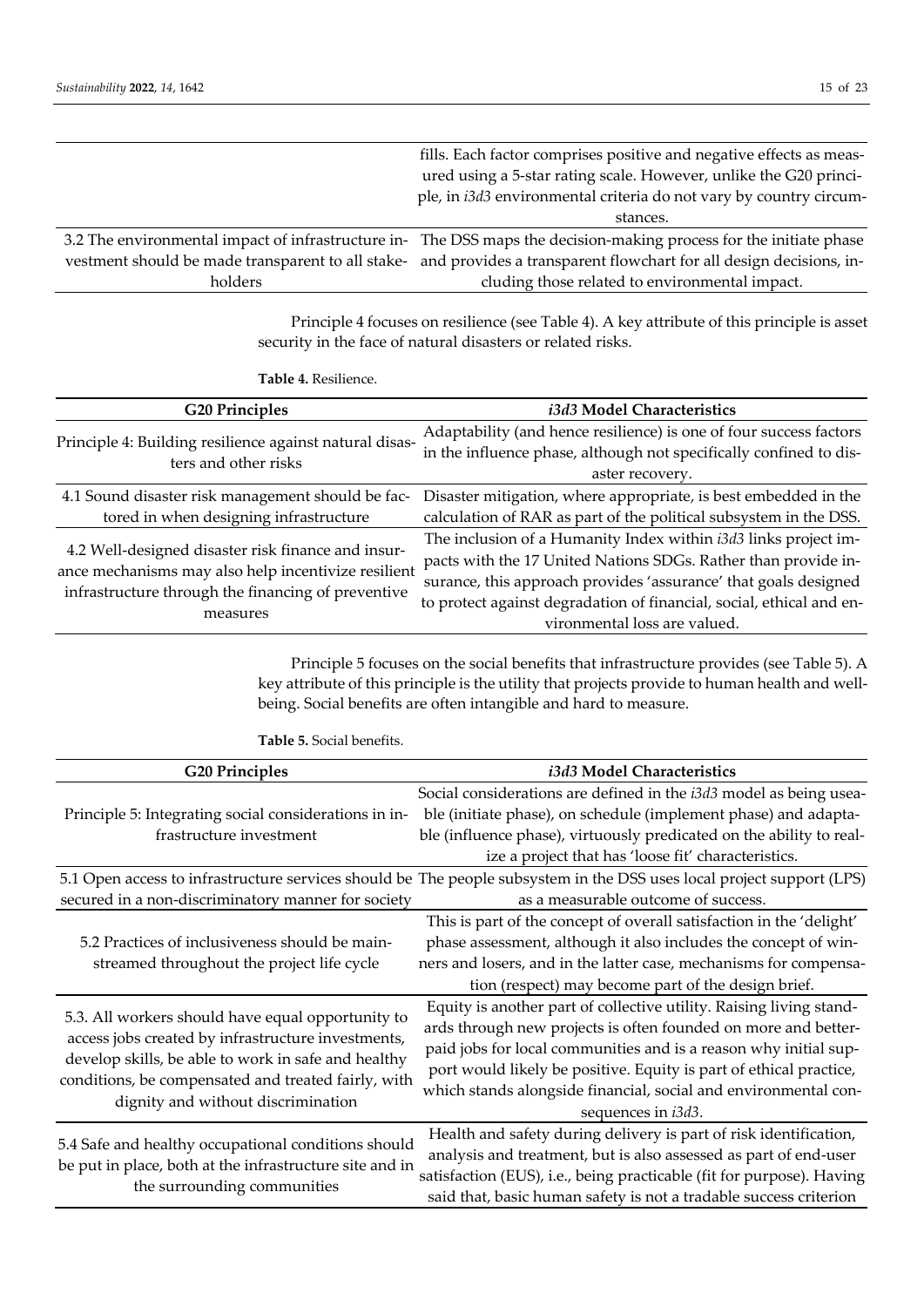but rather a fundamental and non-negotiable requirement during all project phases.

Principle 6 focuses on governance and transparency (see Table 6). A key attribute of this principle is ethical behaviour and ensuring that investments are deployed wisely and not diverted from their intended use.

**Table 6.** Governance and transparency.

| <b>G20 Principles</b>                                                                                                                                                                                                     | i3d3 Model Characteristics                                                                                                                                                                                                                                                                                                                                                                                                                                                                                                                                                                                                                                 |
|---------------------------------------------------------------------------------------------------------------------------------------------------------------------------------------------------------------------------|------------------------------------------------------------------------------------------------------------------------------------------------------------------------------------------------------------------------------------------------------------------------------------------------------------------------------------------------------------------------------------------------------------------------------------------------------------------------------------------------------------------------------------------------------------------------------------------------------------------------------------------------------------|
|                                                                                                                                                                                                                           | Infrastructure governance is essentially an ethical consideration.<br>It is defined in the i3d3 model as being achievable (initiate phase),<br>as specified (implement phase) and practicable (influence phase),<br>virtuously predicated on the ability to realize a project that has<br>Principle 6: Strengthening infrastructure governance 'least pain' characteristics. Governance can also be a key determi-<br>nant of the outcomes that are measured in i3d3, and as such, is<br>measured indirectly. Also, regulatory compliance is a part of the<br>politics subsystem in the DSS and includes ethical (including<br>anti-corruption) behaviour. |
| 6.1 Openness and transparency of procurement<br>should be secured to ensure that infrastructure pro-<br>jects are value for money, safe and effective and so<br>that in-vestment is not diverted from its intended<br>use | The i3d3 model, at its most fundamental level, assumes that pro-<br>ject success is judged by different stakeholder groups for each<br>phase. Owner/sponsor and shareholders judge design, project<br>team and regulatory authorities judge delivery, and client/end-<br>user and local community judge delight. A power-interest chart<br>is part of the i3d3 assessment of net benefits.                                                                                                                                                                                                                                                                 |
| in-stitutions should be in place to assess financial<br>sus-tainability of individual projects and prioritize<br>among potential infrastructure projects subject to<br>available overall financing                        | 6.2 Well-designed and well-functioning governance Across the phases of initiate (design), implement (deliver) and in-<br>fluence (delight), individual success factors embedded in the<br>DSS, PDS and EUS respectively are integrated into a single trans-<br>parent evaluation framework. Contingent liabilities are not for-<br>mally considered.                                                                                                                                                                                                                                                                                                       |
| 6.3 Anti-corruption efforts combined with enhanced<br>transparency should continue to safeguard the in-<br>tegrity of infrastructure investments                                                                          | The i3d3 model is intended to apply generically to any project,<br>and so is not limited to infrastructure. A 'project' is essentially<br>just a vehicle for change. Success is a measure of the fulfilment<br>(or realization) of this change as judged by a representative<br>group of stakeholders affected during the period of intervention.<br>The i3d3 model supports all 17 United Nations SDGs, and in this<br>respect assesses the integrity of public investments.                                                                                                                                                                              |
| 6.4 Access to adequate information and data is an<br>ing, project management and evaluation                                                                                                                               | Investment decision-making is the basis of 'doing the right pro-<br>enabling factor to support investment decision-mak-ject', project management is the basis of 'doing the project right'<br>and evaluation is the basis of 'doing the right project right'.                                                                                                                                                                                                                                                                                                                                                                                              |

Generally, the *i3d3* model characteristics seem to closely align with the G20 framework. Principle 1 maps against the net benefit calculations within *i3d3*, Principle 2 maps against 'financial' consequences across initiate, implement and influence phases, Principle 3 similarly maps against 'environmental' consequences, Principle 4 maps against the humanity index and the United Nations SDGs, Principle 5 maps against 'social' consequences across initiate, implement and influence phases, and Principle 6 similarly maps against 'ethical' consequences, although there is no specific attention paid to evaluating corruption should it occur. Yet, in the same way that optimism bias is called out in hindsight as part of the evaluation of design, corruption can be identified through an audit of benefits realization in practice.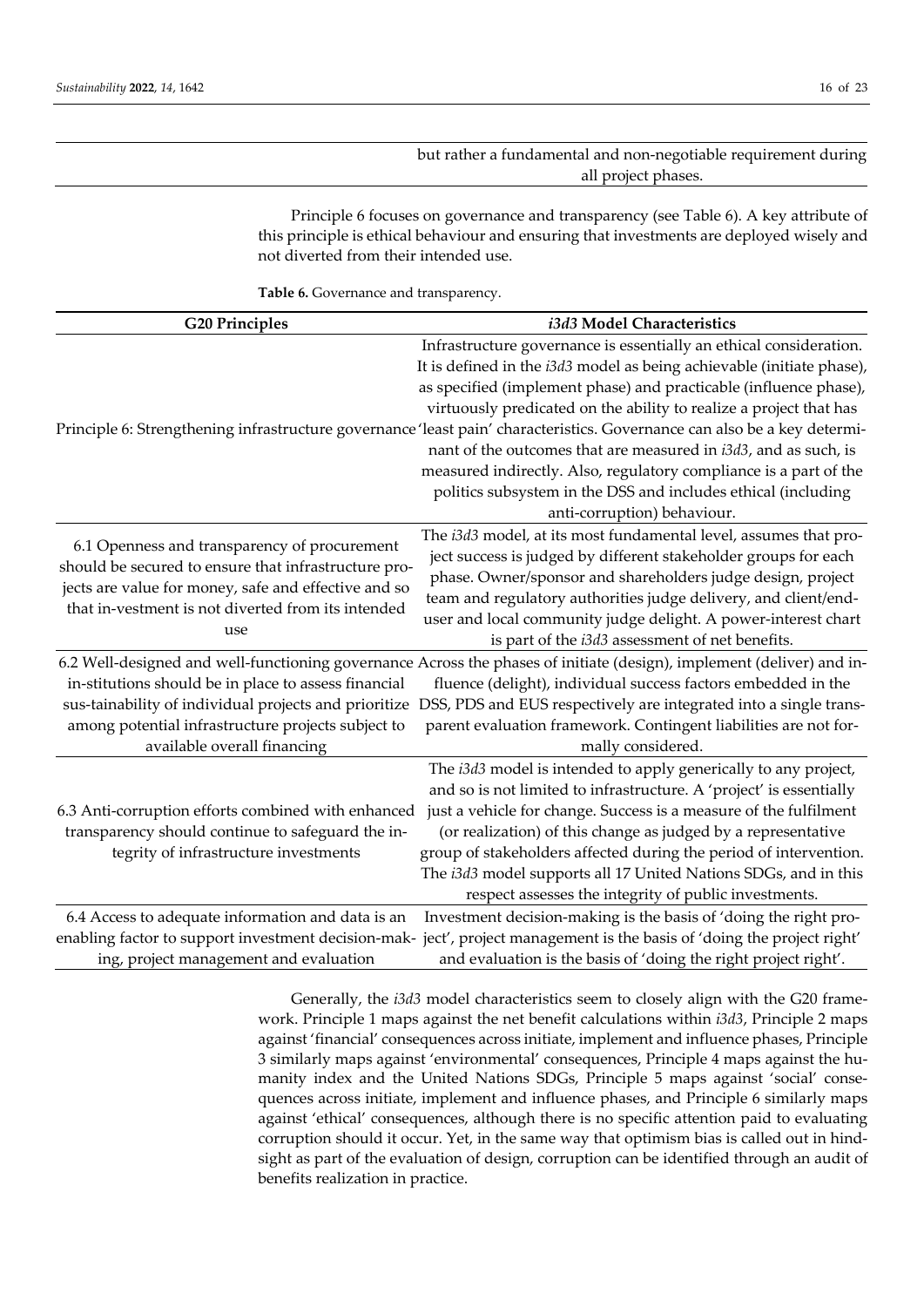There were 23 numbered G20 principles. Using the three-level scoring algorithm discussed earlier, the total thematic match with *i3d3* was computed as 66. Principle 6.2 was scored as moderate (2) and Principle 6.3 was scored as low (1), while all other principles were scored as high (3). This translates to a synergy of 96%.

Two features of the *i3d3* model that are obvious and arguably advantageous comprise transparency and simplicity. Transparency is important but not always welcomed. It implies that decisions are traceable and their rationale can be comprehended even though not everyone will agree. The multidisciplinary nature of project management suggests that consensus can be demonstrated, and this is useful even where that consensus is not unanimous. Political imperatives are well understood to override rational independent recommendations, and in such cases, transparency might be challenged. On the other hand, simplicity enables evaluation to take place without significant time and cost impost and hence encourages the use of *i3d3* in practice. Likewise, this provides an opportunity for recommendations to be overridden on the grounds that there are other issues that should have been considered. A more comprehensive and rigorous evaluation could be adopted at the expense of both transparency and simplicity, which is probably what happens now on large-scale public infrastructure projects (for example, Infrastructure Australia [84]).

Nevertheless, *i3d3* is a useful tool in the broader context of project comparison. Although its design could be debated, at least it applies a consistent lens for evaluation and ranking of project success. It remains to be seen if *i3d3* truly is agnostic to project type, size, location or date. However, there are shared case studies available online [85–87] that suggest it can assess large public infrastructure projects for the purposes of comparison. Positive scores indicate success; negative scores suggest failure. The ability to trade-off good and bad performance typifies what generally happens in practice—there are no perfect solutions even though we strive to find them.

A key difference between *i3d3* and many other evaluation models is that the latter are focused on forecasting future performance. Decisions are taken to 'go' or 'no go' based on this information. Such approaches require a robust benefits realization mechanism to ensure that envisaged outcomes indeed eventuate. Without that, quality infrastructure investment cannot be validated. These models aim to compare design options and assess the risks and rewards of each proposal. The *i3d3* model also does this, but since the final score cannot be determined until at least one year after handover, the forecasts embedded in the initiation phase can be updated should some assumptions prove false. Optimism bias is removed. Quality investments cannot be known until after project completion. Forecasts of quality and proof of quality are two very different things.

Infrastructure projects, like any new initiative, are vehicles of change. Building situation awareness, as embedded in models such as ADKAR [88] and DALI [89], is fundamental to any change control plan. Therefore identifying, analyzing and managing negative risks and positive rewards will help make better decisions. Change also leads to process improvement so that project managers continually learn from their actions and pass this new knowledge to future projects in a systematic way. Quality infrastructure investments do not happen in isolation but arise from experience and organizational maturity over many years.

This research has assumed quality infrastructure investments are validated through project success evaluation. The G20 policy [62] sets out a theoretical definition of the former, while the *i3d3* model [83] sets out a solution to operationalize the theory into practice. While both were developed independently, albeit simultaneously, they have been shown in this study to have remarkable synergy. Of course, there are many principles that can be formulated, and many solutions invented to implement them, but the ones chosen are considered leading and recent examples that can support each other to improve fiscal success via process improvement.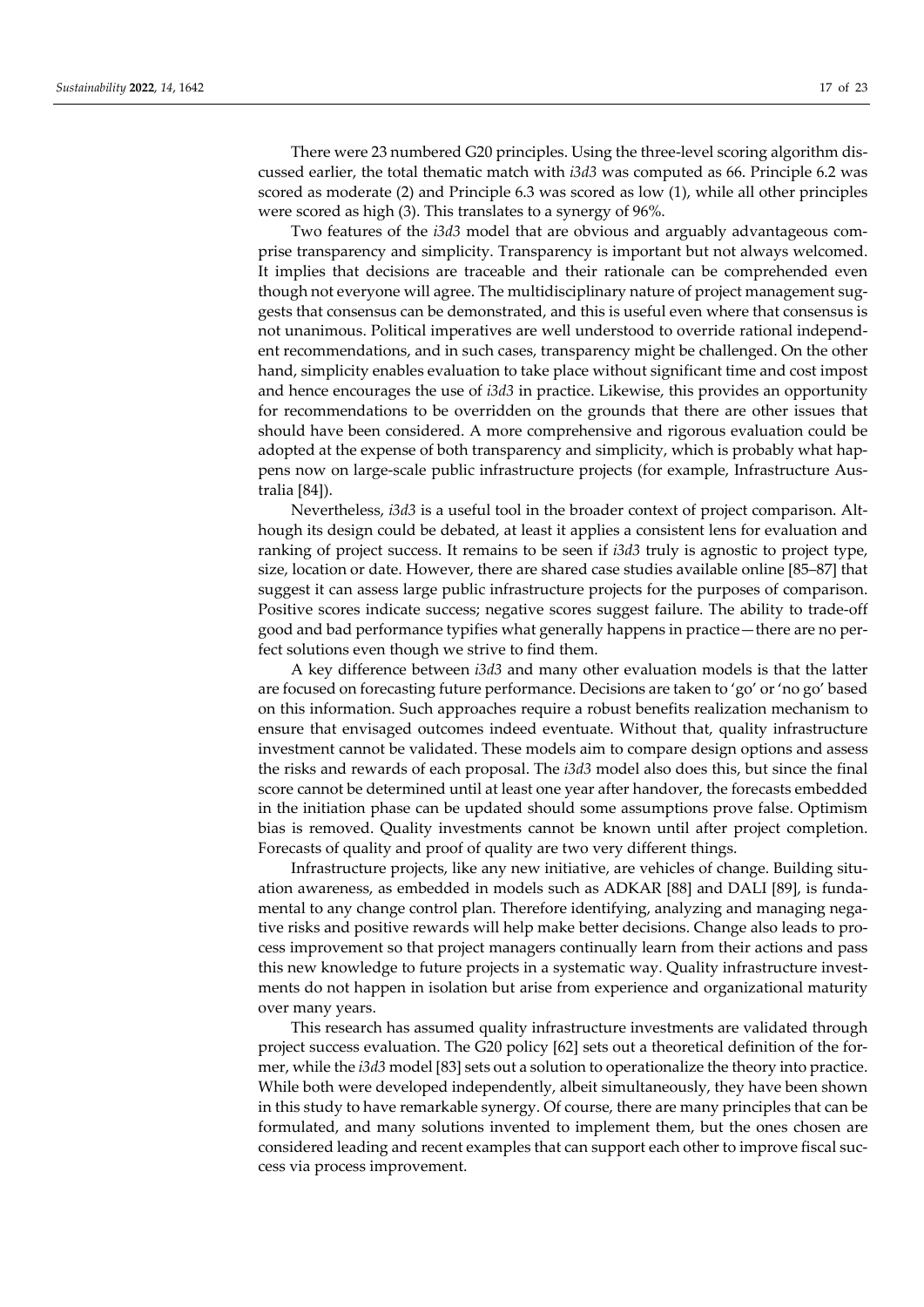There are several limitations that should be noted. First, the use of qualitative content analysis implies that findings are subjective based on the opinion of the researchers. Further studies could try and validate these opinions by surveying practitioners (who have experience in using both artefacts) using statistical means. This is still founded on subjectivity, but with greater numerical quantification than the simple 4-point scoring method employed in this study. It is too early to do this since both artefacts are new and not in widespread use. Second, evidence of collective utility from a range of infrastructure projects would provide more confidence in the efficacy of both artefacts. The case studies provided [85–87] are useful beginnings, but a much larger dataset of successful projects, and failed ones, needs to be developed. Future research should aim to resolve these limitations. This study is therefore a first step along this journey.

COVID-19 is the reason quality infrastructure investments are needed. It is easy to throw money at new projects to keep the economy moving, but if these investments do not contribute to improvements in productive capacity, then the benefits that flow from them are diminished. The OECD has forecast that the effects of COVID-19 are likely to continue for some time, and given concurrent supply chain problems, rising interest rates and higher levels of inflation, an even more challenging environment in which to operate is created [90]. The need to make better decisions and achieve fiscal success is now more important than ever. Project managers are well placed to routinely evaluate project success and such work should be considered as evidence of best practice.

#### **6. Conclusions**

The COVID-19 pandemic has engendered the worst economic recession since the Great Depression, triggering the largest global downturn in economic activity since 1720. Socioeconomically, this has resulted in a catastrophic labour market disruption, with 81% of the world's workforce being impacted by lockdown measures causing a global reduction in working hours four times greater than that suffered during the GFC. In this context, public investment in infrastructure projects as a component of a broader fiscal stimulus package is put forward as an economic policy measure to combat the protracted ill-effects of this downturn. Transport infrastructure investment is of great interest, as it will deliver jobs and inject money that will circulate through local communities in the short-term while enabling an increase in aggregate productivity and delivering indirect economic benefits in line with Krugman's NEG theory in the long term.

In order to ensure that the anticipated benefits of such a stimulus package would be realized upon project completion, the G20 Principles for Quality Infrastructure Investment were matched against the practical outcomes of the *i3d3* project success evaluation method. Studies of this nature have not been undertaken before despite a broad range of economic tools available in the marketplace. It was found that *i3d3* offers a 'high' thematic match (96%) against G20 policy principles and therefore provides an opportunity for project management practice to objectively validate strong, sustainable, balanced and inclusive growth and sustainable development that underpins the need for quality infrastructure investments. In this research, project success is seen as equivalent to fiscal success for public infrastructure projects. This directly enables project managers to contribute to outcomes that are progressive and take into consideration financial, social, ethical and environmental consequences. Further research is needed to extend this study through field validation and refinement.

It is thus recommended that project managers engage with the concept of quality infrastructure investment as the connection to project success is undeniable. Nevertheless, it is evident that project management success is not the same as project success, and hence the activities involved in successful implementation must be considered alongside the merits of initial design decisions and their acceptance by those whom the project intends to serve. This is difficult to do at a single point in time, such as when undertaking frontend planning and evaluating options, so the assessment of quality infrastructure is best completed in hindsight at least one year after project completion.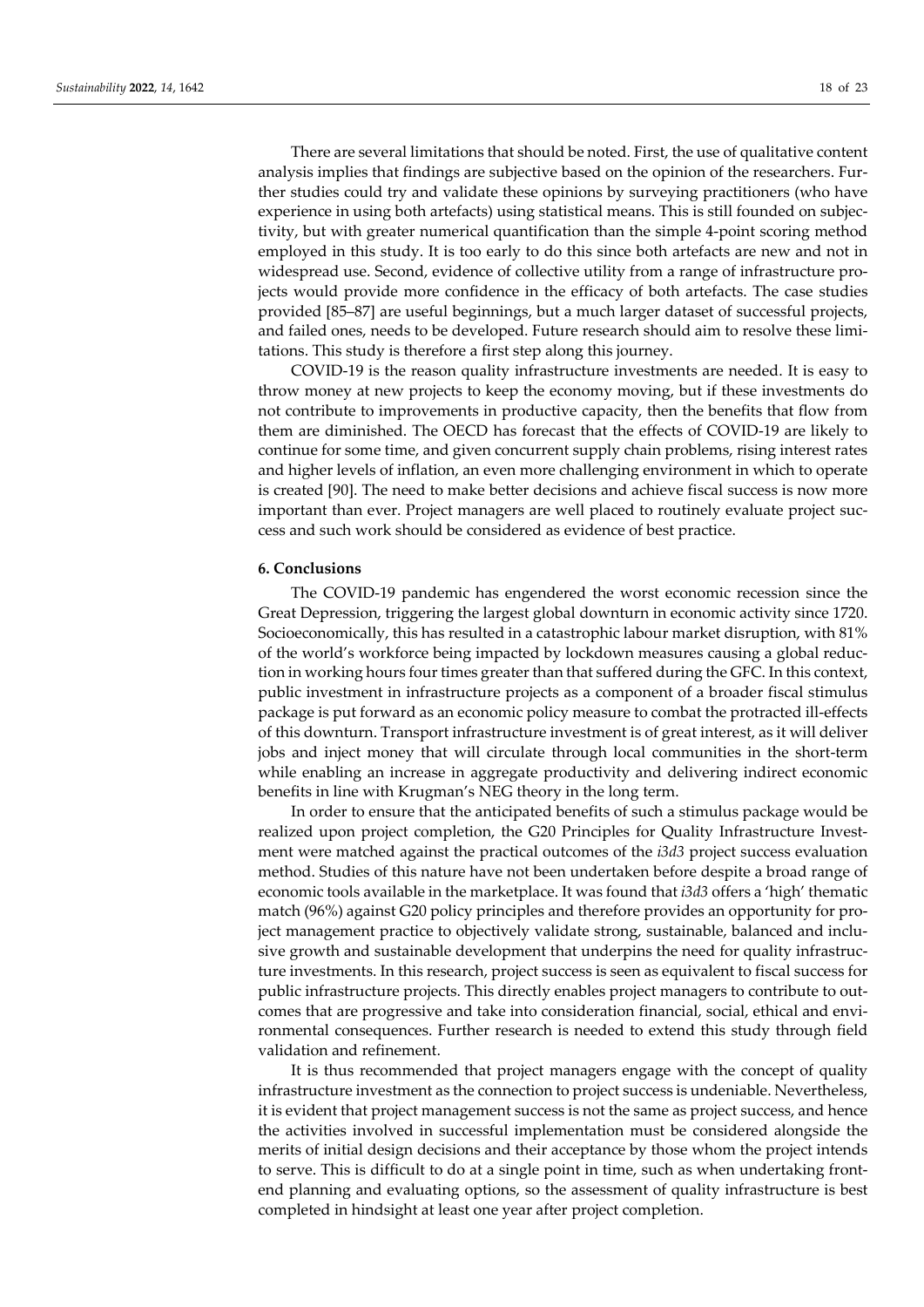**Author Contributions:** Conceptualization, C.L.; abstract, C.L.; introduction, C.C.; COVID-19 and the need for fiscal stimulus, C.C.; fiscal success, C.C.; materials and methods, C.L.; results and discussion, C.L.; conclusion, C.L.; editing, C.L. All authors have read and agreed to the published version of the manuscript.

**Funding:** This research received no external funding.

**Institutional Review Board Statement:** Not applicable.

**Conflicts of Interest:** The authors declare no conflict of interest.

# **Abbreviations**

| AUD          | Australian Dollars                                     |
|--------------|--------------------------------------------------------|
| <b>BCR</b>   | Benefit-Cost Ratio                                     |
| <b>CCCR</b>  | Centre for Comparative Construction Research           |
| COVID-19     | A disease caused by the SARS-CoV-2 virus               |
| <b>DSS</b>   | Decision Support System                                |
| EFP          | <b>Ecological Footprint</b>                            |
| EIA          | <b>Environmental Impact Assessment</b>                 |
| <b>ESG</b>   | Environmental, Social and Governance                   |
| <b>EUS</b>   | <b>End-User Satisfaction</b>                           |
| FY           | <b>Financial Year</b>                                  |
| G20          | Group of 20                                            |
| <b>GAPPS</b> | Global Alliance for the Project Professions            |
| GDP          | <b>Gross Domestic Product</b>                          |
| GFC          | Global Financial Crisis                                |
| IMF          | International Monetary Fund                            |
| <b>LPS</b>   | Local Project Support                                  |
| <b>MCDM</b>  | Multi-Criteria Decision-Making                         |
| NEG          | New Economic Geography                                 |
| <b>OECD</b>  | Organization for Economic Co-operation and Development |
| <b>PDS</b>   | <b>Project Delivery Success</b>                        |
| RAR          | Risk and Reward                                        |
| <b>SDGs</b>  | Sustainable Development Goals                          |
| <b>SEA</b>   | Strategic Environmental Assessments                    |
| TFP          | <b>Total Factor Productivity</b>                       |
| WEB          | <b>Wider Economic Benefits</b>                         |
| WEI          | Wider Economic Impacts                                 |
| UK           | United Kingdom                                         |
| UN           | <b>United Nations</b>                                  |
| US           | <b>United States</b>                                   |
| <b>USD</b>   | <b>United States Dollars</b>                           |
|              |                                                        |

#### **References**

- 1. Bannister, G.; Finger, H.; Kido, Y.; Kothari, S.; Loukoianova, E. Addressing the Pandemic's Medium-Term Fallout in Australia and New Zealand. International Monetary Fund Working Paper No. 2020/272. 2020. Available online: https://www.imf.org/en/Publications/WP/Issues/2020/12/11/Addressing-the-Pandemic-s-Medium-Term-Fallout-in-Australiaand-New-Zealand-49931 (accessed on 10 November 2021).
- 2. Susskind, D.; Vines, D. The economics of the COVID-19 pandemic: An assessment. *Oxf. Rev. Econ. Policy* **2020**, *36*, S1–S13. https://doi.org/10.1093/oxrep/graa036.
- 3. Devereux, M.P.; Güçeri, I.; Simmler, M.; Tam, E.H.F. Discretionary fiscal responses to the COVID-19 pandemic. *Oxf. Rev. Econ. Policy* **2020**, *36*, S225–S241. https://doi.org/10.1093/oxrep/graa019.
- 4. IMF. World Economic Outlook. 2021. Available online: https://www.imf.org/en/Publications/WEO/Issues/2021/01/26/2021 world-economic-outlook-update (accessed on 10 November 2021).
- 5. Loayza, N.V.; Pennings, S. Macroeconomic Policy in the Time of COVID-19: A Primer for Developing Countries. World Bank Group. 2020. Available online: http://documents1.worldbank.org/curated/en/951811585836124198/pdf/Macroeconomic-Policyin-the-Time-of-COVID-19-A-Primer-for-Developing-Countries.pdf (accessed on 10 November 2021).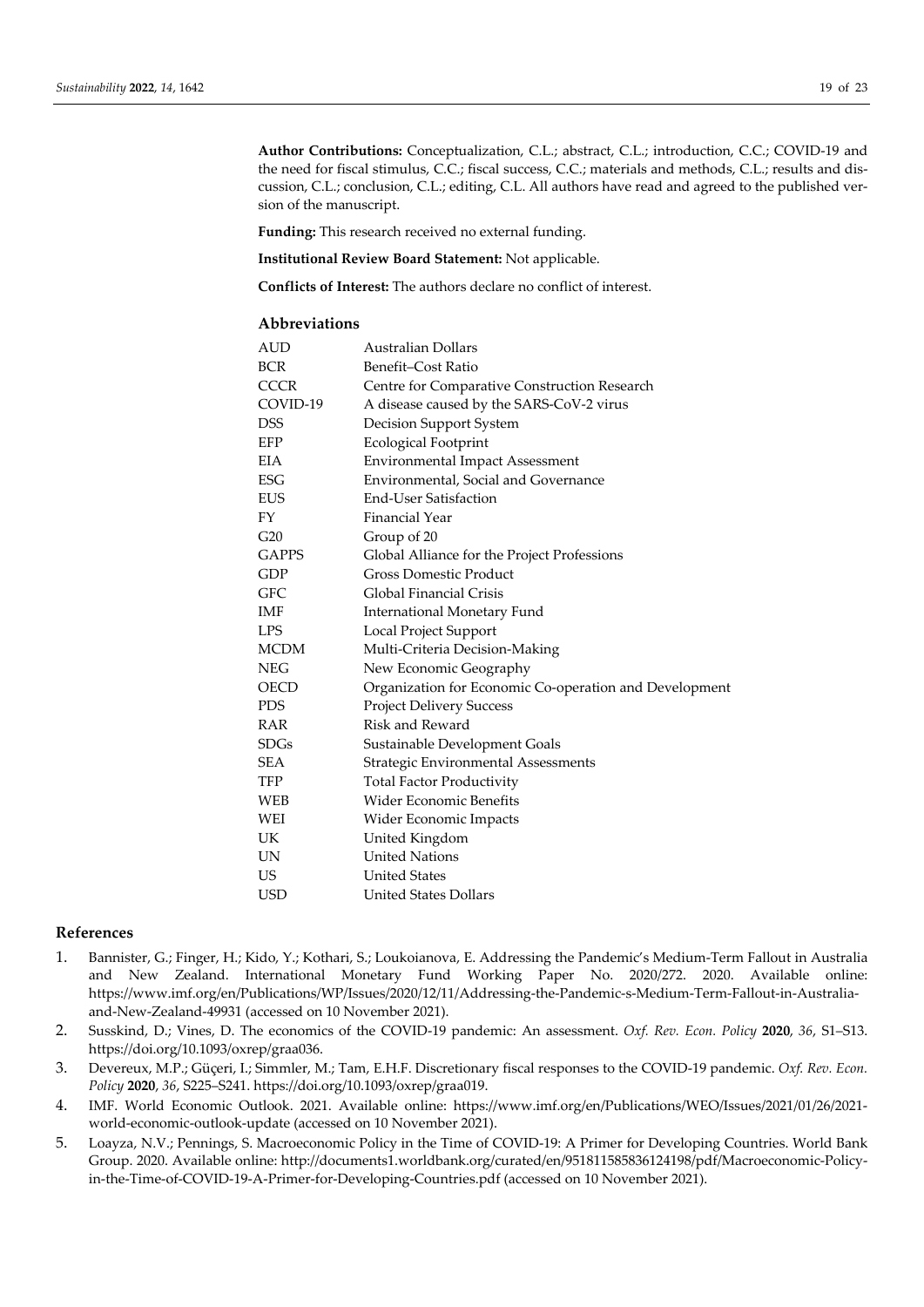- 6. OECD. Tax and Fiscal Policy in Response to the Coronavirus Crisis: Strengthening Confidence and Resilience. OECD Policy Responses to Coronavirus (COVID-19). 2020. Available online: https://www.oecd.org/coronavirus/policy-responses/tax-andfiscal-policy-in-response-to-the-coronavirus-crisis-strengthening-confidence-and-resilience-60f640a8/ (accessed on 10 November 2021).
- 7. Leeper, E.M.; Walker, T.B.; Yang, S.-C.S. Government investment and fiscal stimulus. *J. Monetary Econ.* **2010**, *57*, 1000–1012. https://doi.org/10.1016/j.jmoneco.2010.09.002.
- 8. Melia, S. Why did UK governments cut road building in the 1990s and expand it after 2010? *Transp. Policy* **2019**, *81*, 242–253. https://doi.org/10.1016/j.tranpol.2019.07.006.
- 9. Ronnle, E. A novel approach to economic evaluation of infrastructure?—Examining the benefit analyses in the Swedish highspeed rail project. *Case Stud. Transp. Policy* **2017**, *5*, 492–498. https://doi.org/10.1016/j.cstp.2017.05.005.
- 10. Vickerman, R. Beyond cost-benefit analysis: the search for a comprehensive evaluation of transport infrastructure. *Res. Transp. Econ.* **2017**, *63*, 5–12. https://doi.org/10.1016/j.retrec.2017.04.003.
- 11. Ansar, A.; Flyvbjerg, B.; Budzier, A.; Lunn, D. Does infrastructure investment lead to economic growth or economic fragility? Evidence from China. *Oxf. Rev. Econ. Policy* **2016**, *32*, 360–390. https://doi.org/10.1093/oxrep/grw022.
- 12. G20. G20 Osaka Leaders' Communique (Declaration). 2019. Osaka, Japan. Available online: https://www.mofa.go.jp/policy/economy/g20\_summit/osaka19/en/documents/final\_g20\_osaka\_leaders\_declaration.html (accessed on 10 November 2021).
- 13. Schwartz, G. (Ed.) *Well Spent: How Strong Infrastructure Governance Can End Waste in Public Investment*; International Monetary Fund (IMF): Washington, DC, USA, 2020. https://doi.org/10.5089/9781513511818.071.
- 14. Georgieva, K. Infrastructure in CESEE Benchmarking Macroeconomic Impact and Policy Issues. International Monetary Fund Speeches 28/09/2020. 2020. Available online: https://www.imf.org/en/News/Articles/2020/09/28/sp092020-infrastructure-in-cesee-benchmarking-macroeconomic-impact-and-policy-issues (accessed on 10 November 2021).
- 15. ILO. ILO Monitor: COVID-19 and the World of Work (7th Edition). International Labor Organization. 2021. Available online: https://www.ilo.org/wcmsp5/groups/public/---dgreports/---dcomm/documents/briefingnote/wcms\_767028.pdf (accessed on 10 November 2021).
- 16. HMRC. HMRC Coronavirus (COVID-19) Statistics. Her Majesty's Revenue & Customs. 2021. Available online: https://www.gov.uk/government/collections/hmrc-coronavirus-covid-19-statistics (accessed on 10 November 2021).
- 17. Hepburn, C.; O'callaghan, B.; Stern, N.; Stiglitz, J.; Zenghelis, D. Will COVID-19 fiscal recovery packages accelerate or retard progress on climate change? *Oxf. Rev. Econ. Policy* **2020**, *36*, S359–S381. https://doi.org/10.1093/oxrep/graa015.
- 18. Blanchard, O.; Summers, L. Automatic Stabilizers in a Low-Rate Environment. Petersen Institute for International Economics, Policy Brief 20-2. 2020. Available online: https://www.piie.com/publications/policy-briefs/automatic-stabilizers-low-rate-environment (accessed on 10 November 2021).
- 19. Dolamore, R. The Tools of Macroeconomic Policy: A Short Primer. Parliament of Australia. 2021. Available online: https://www.aph.gov.au/About\_Parliament/Parliamentary\_Departments/Parliamentary\_Library/pubs/BriefingBook44p/MacroeconomicPolicy (accessed on 10 November 2021).
- 20. Lee, V.; Sheiner, L. What Are Automatic Stabilizers? Brookings Institution. 2019. Available online: https://www.brookings.edu/blog/up-front/2019/07/02/what-are-automatic-stabilizers/ (accessed on 10 November 2021).
- 21. Furman, J. The crisis opportunity: What it will take to build back a better economy. *Foreign Aff.* **2021**, *100*, 25–35.
- 22. Sayeh, A.M. Building the Foundation of a 21st Century Economy. International Monetary Fund. 2020. Available online: https://www.imf.org/en/News/Articles/2020/12/15/sp121520-sayeh-rome-investment-forum-keynote (accessed on 10 November 2021).
- 23. Samuelson, P.; Nordhaus, W. *Economics*, 12th ed.; McGraw-Hill: New York, NY, USA, 1985.
- 24. Delong, J.B.; Summers, L.H. Fiscal Policy in a Depressed Economy. *Brookings Pap. Econ. Act.* **2012**, *2012*, 233–297. https://doi.org/10.1353/eca.2012.0000.
- 25. IMF. Is It Time for an Infrastructure Push? The Macroeconomic Effects of Public Investment. International Monetary Fund. 2014. Available online: https://www.elibrary.imf.org/view/IMF081/21398-9781498331555/21398-9781498331555/ch3.xml?language=en&redirect=true#references (accessed on 10 November 2021).
- 26. Auerbach, A.J.; Gorodnichenko, Y. Measuring the Output Responses to Fiscal Policy. *Am. Econ. J. Econ. Policy* **2012**, *4*, 1–27. https://doi.org/10.1257/pol.4.2.1.
- 27. Blanchard, O.; Leigh, D. Growth Forecasts Errors and Fiscal Multipliers. International Monetary Fund Working Papers 13/1. 2013. Available online: https://www.imf.org/external/pubs/ft/wp/2013/wp1301.pdf (accessed on 10 November 2021).
- 28. Auerbach, A.J.; Gorodnichenko, Y. Fiscal multipliers in recession and expansion. In *Fiscal Policy after the Financial Crisis*; National Bureau of Economic Research Inc.: Cambridge, MA, USA, 2013; pp. 63–98.
- 29. Ramey, ,V.A.; Zubairy S. Government Spending Multipliers in Good Times and in Bad: Evidence from US Historical Data. *J. Political-Econ.* **2018**, *126*, 850–901. https://doi.org/10.1086/696277.
- 30. Izquierdo, R. Economic impacts of infrastructure investment: The Spanish Infrastructure Plan 2000–2010. Report from the 16th International Symposium on the Theory and Practice in Transport Economics. OECD Publication Service. 2005. Available online: https://www.itf-oecd.org/sites/default/files/docs/05symp16\_0.pdf (accessed on 10 November 2021).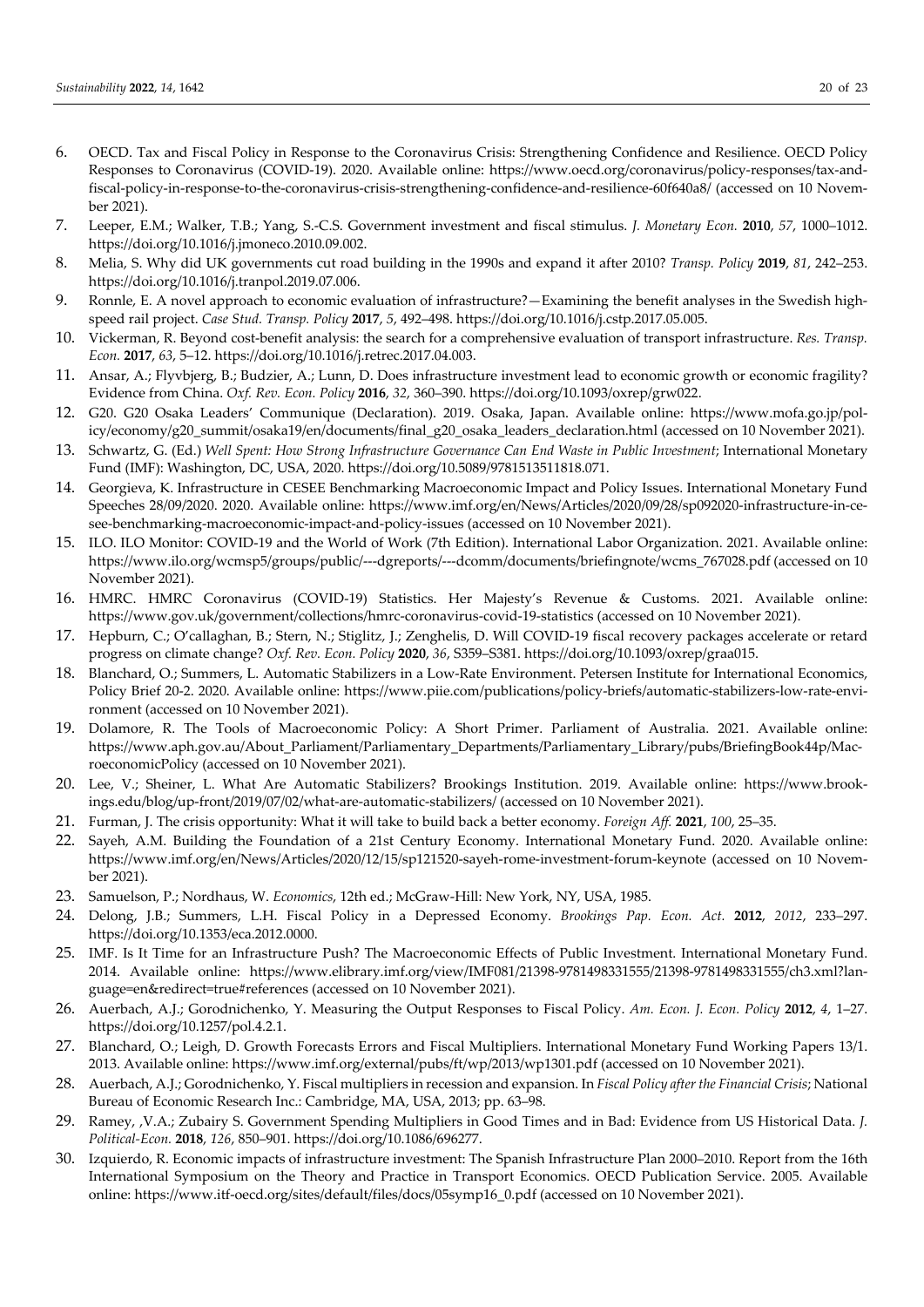- 31. HolmgrenJ.; MerkelA. Much ado about nothing?—A meta-analysis of the relationship between infrastructure and economic growth. *Res. Transp. Econ.* **2017**, *63*, 13–26. https://doi.org/10.1016/j.retrec.2017.05.001.
- 32. Flyvbjerg, B. Survival of the unfittest: Why the worst infrastructure gets built--and what we can do about it. *Oxf. Rev. Econ. Policy* **2009**, *25*, 344–367. https://doi.org/10.1093/oxrep/grp024.
- 33. Crafts, N. Transport infrastructure investment: Implications for growth and productivity. *Oxf. Rev. Econ. Policy* **2009**, *25*, 327– 343. https://doi.org/10.1093/oxrep/grp021.
- 34. Dodgson, J. Rates of Return on Public Spending on Transport. Royal Automobile Club Foundation for Motoring. 2009. Available online: https://www.racfoundation.org/assets/rac\_foundation/content/downloadables/rates%20of%20return%20-%20dodgson%20-%20190609%20-%20report.pdf (accessed on 10 November 2021).
- 35. Crescenzi, R.; Di Cataldo, M.; Rodriguez-Pose, A. Government quality and the economic returns of transport investment. *J. Reg. Sci.* **2016**, *56*, 555–582. https://doi.org/10.1111/jors.12264.
- 36. Grice, J. National accounting for infrastructure. *Oxf. Rev. Econ. Policy* **2016**, *32*, 431–445. https://doi.org/10.1093/oxrep/grw018.
- 37. Kyriacou, A.P.; Muinelo-Gallo, L.; Roca-Sagalés, O. The efficiency of transport infrastructure investment and the role of government quality: An empirical analysis. *Transp. Policy* **2019**, *74*, 93–102. https://doi.org/10.1016/j.tranpol.2018.11.017.
- 38. Marshall, A. *Principles of Economics*; Palgrave MacMillan: London, UK, 1890.
- 39. Rothengatter, W. Wider economic impacts of transport infrastructure investments: Relevant or negligible? *Transp. Policy* **2017**, *59*, 124–133. https://doi.org/10.1016/j.tranpol.2017.07.011.
- 40. Atkins, G.; Davies, N.; Bishop, T.K. How to Value Infrastructure? Improving Cost-Benefit Analysis. Joint Report Institute for Government and Project Management Institute. 2017. Available online: https://www.instituteforgovernment.org.uk/sites/default/files/publications/IfG%20Report%20CBA%20infrastructure%20web%20final1.pdf (accessed on 10 November 2021).
- 41. OECD. *Cost-Benefit Analysis and the Environment: Recent Developments*; Organization for Economic Cooperation and Development: Paris, France, 2006. https://doi.org/10.1787/9789264010055-en.
- 42. Rice, ,P.; Venables A.; Patacchini, E. Spatial determinants of productivity: Analysis for the regions of Great Britain. *Reg. Sci. Urban Econ.* **2006**, *36*, 727–752. https://doi.org/10.1016/j.regsciurbeco.2006.03.006.
- 43. Luoto, J. Aggregate infrastructure capital stock and long-run growth: Evidence from Finnish data. *J. Dev. Econ.* **2011**, *94*, 181– 191. https://doi.org/10.1016/j.jdeveco.2010.02.001.
- 44. Romer, P.M. Endogenous Technological Change. *J. Political-Econ.* **1990**, *98*, S71–S102. https://doi.org/10.1086/261725.
- 45. Barro, R.J. Government Spending in a Simple Model of Endogeneous Growth. *J. Political-Econ.* **1990**, *98*, S103–S125. https://doi.org/10.1086/261726.
- 46. Apergis, E.; Apergis, N. "Sakura" has not grown in a day: Infrastructure investment and economic growth in Japan under different tax regimes. *Empir. Econ.* **2018**, *57*, 541–567. https://doi.org/10.1007/s00181-018-1481-0.
- 47. McMillan, R. *Public Economics: Class Notes on the Ramsey Equation*; University of Toronto: Toronto, ON, Canada, 2018.
- 48. Ramsey, F.P. A Mathematical Theory of Saving. *Econ. J.* **1928**, *38*, 543–559. https://doi.org/10.2307/2224098.
- 49. Stern, N. The Economics of Climate Change. *Am. Econ. Rev.* **2008**, *98*, 1–37. https://doi.org/10.1257/aer.98.2.1.
- 50. UN. Paris Agreement. United Nations. 2015. Available online: https://unfccc.int/sites/default/files/english\_paris\_agreement.pdf (accessed on 25 July 2021).
- 51. Krugman, P. The New Growth Fizzle. *The New York Times*, 18 August 2013. Available online: https://krugman.blogs.nytimes.com/2013/08/18/the-new-growth-fizzle/?\_r=0 (accessed on 10 November 2021).
- 52. Krugman, P. The Increasing Returns Revolution in Trade and Geography [Prize Lecture, Nobel Foundation]. Nobel Foundation. 2008. Available online: https://www.nobelprize.org/uploads/2018/06/krugman\_lecture.pdf (accessed on 10 November 2021).
- 53. Combes, P.P.; Mayer, T.; Thisse, J.F. *Economic Geography: The Integration of Regions and Nations*; Princeton University Press: Princeton, NJ, USA, 2008.
- 54. Krugman, P. Increasing Returns and Economic Geography. *J. Polit. Econ.* **1991**, *99*, 483–499. https://doi.org/10.1086/261763.
- 55. Rodrigue, J.-P.; Comtois, C.; Slack, B. *The Geography of Transportation Systems*, 4th ed.; Routledge: Abingdon, UK, 2016. https://doi.org/10.4324/9781315618159.
- 56. Pokharel, R.; Bertolini, L.; te Brömmelstroet, M.; Acharya, S.R. Spatio-temporal evolution of cities and regional economic development in Nepal: Does transport infrastructure matter? *J. Transp. Geogr.* **2021**, *90*, 102904. https://doi.org/10.1016/j.jtrangeo.2020.102904.
- 57. Bosker, M.; Deichmann, U.; Roberts, M. Hukou and highways the impact of China's spatial development policies on urbanization and regional inequality. *Reg. Sci. Urban Econ.* **2018**, *71*, 91–109. https://doi.org/10.1016/j.regsciurbeco.2018.05.007.
- 58. Krugman, P. Urban Concentration: The Role of Increasing Returns and Transport Costs. *Int. Reg. Sci. Rev.* **1996**, *19*, 5–30. https://doi.org/10.1177/016001769601900202.
- 59. Rokicki, B.; Stępniak, M. Major transport infrastructure investment and regional economic development—An accessibilitybased approach. *J. Transp. Geogr.* **2018**, *72*, 36–49. https://doi.org/10.1016/j.jtrangeo.2018.08.010.
- 60. Vickerman, R. Transit investment and economic development. *Res. Transp. Econ.* **2008**, *23*, 107–115. https://doi.org/10.1016/j.retrec.2008.10.007.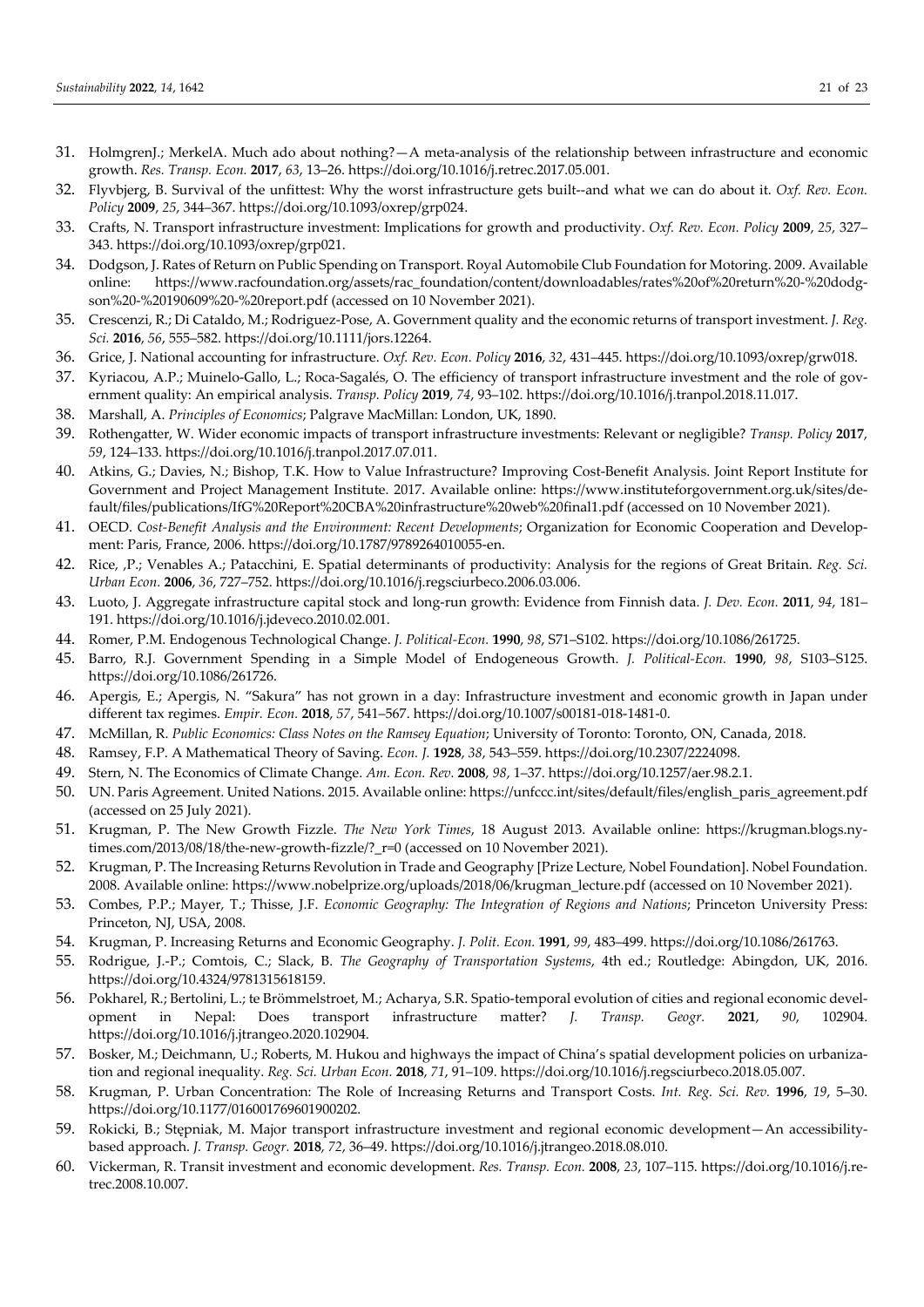- 61. Hansen, W.; Johansen, B.G. Regional repercussions of new transport infrastructure investments: An SCGE model analysis of wider economic impacts. *Res. Transp. Econ.* **2017**, *63*, 38–49. https://doi.org/10.1016/j.retrec.2017.07.004.
- 62. G20. G20 Principles for Quality Infrastructure Investment. Osaka, Japan. 2019. Available online: https://www.mofa.go.jp/policy/economy/g20\_summit/osaka19/pdf/documents/en/annex\_01.pdf (accessed on 10 November 2021).
- 63. Vella-Brodrick, D.A.; Stanley, J. The significance of transport mobility in predicting well-being. *Transp. Policy* **2013**, *29*, 236–242. https://doi.org/10.1016/j.tranpol.2013.06.005.
- 64. Pulido, D.; Darido, G.; Munoz-Raskin, R.; Moody, J. (Eds.) *The Urban Rail Development Handbook*; World Bank: Washington, DC, USA, 2018.
- 65. Fridell, E.; Bäckström, S.; Stripple, H. Considering infrastructure when calculating emissions for freight transportation. *Transp. Res. Part D Transp. Environ.* **2019**, *69*, 346–363. https://doi.org/10.1016/j.trd.2019.02.013.
- 66. UN. Sustainable Development Goals. United Nations. 2015. Available online: https://sdgs.un.org (accessed on 10 November 2021).
- 67. IMF. Greening the Recovery. Special Series on Fiscal Policies to Respond to COVID-19. International Monetary Fund. 2020. Available online: https://www.imf.org/en/Topics/climate-change/green-recovery (accessed on 10 November 2021).
- 68. Broniewicz, E.; Ogrodnik, K. Multi-criteria analysis of transport infrastructure projects. *Transp. Res. Part D Transp. Environ.* **2020**, *83*, 102351. https://doi.org/10.1016/j.trd.2020.102351.
- 69. Mottee, L.K.; Arts, J.; Vanclay, F.; Miller, F.; Howitt, R. Reflecting on How Social Impacts are Considered in Transport Infrastructure Project Planning: Looking beyond the Claimed Success of Sydney's South West Rail Link. *Urban Policy Res.* **2020**, *38*, 185–198. https://doi.org/10.1080/08111146.2020.1730787.
- 70. Glasson, J.; Thrivel, R.; Chadwick, A. *Introduction to Environmental Impact Assessment*; Routledge: Oxfordshire, UK, 2013.
- 71. Harris, P.; Riley, E.; Sainsbury, P.; Kent, J.; Baum, F. Including health in environmental impact assessments of three mega transport projects in Sydney, Australia: A critical, institutional, analysis. *Environ. Impact Assess. Rev.* **2018**, *68*, 109–116. https://doi.org/10.1016/j.eiar.2017.09.002.
- 72. Morgan, R.K. Environmental impact assessment: The state of the art. *Impact Assess. Proj. Apprais.* **2012**, *30*, 5–14. https://doi.org/10.1080/14615517.2012.661557.
- 73. Li, L.; Zhang, X. Reducing CO2 emissions through pricing, planning, and subsidizing rail freight. *Transp. Res. Part D Transp. Environ.* **2020**, *87*, 102483. https://doi.org/10.1016/j.trd.2020.102483.
- 74. Baumeister, ,S.; Leung A. The emissions reduction potential of substituting short-haul flights with non-high-speed rail (NHSR): The case of Finland. *Case Stud. Transp. Policy* **2021**, *9*, 40–50. https://doi.org/10.1016/j.cstp.2020.07.001.
- 75. Helm, D.; Mayer, C. Infrastructure: Why it is under provided and badly managed. *Oxf. Rev. Econ. Policy* **2016**, *32*, 343–359. https://doi.org/10.1093/oxrep/grw020.
- 76. McGreevy, M. Cost, reliability, convenience, equity or image? The cases for and against the introduction of light rail and bus rapid transit in inners suburban Adelaide, South Australia. *Case Stud. Transp. Policy* **2021**, *9*, 271–279. https://doi.org/10.1016/j.cstp.2021.01.001.
- 77. Flyvbjerg, B. *The Oxford Handbook of Megaproject Management*; Oxford University Press: Oxford, UK, 2017.
- 78. Ghanbaripour, A.N. Improving the Project Delivery Success of Australian Construction Project Management Practice. Ph.D. Thesis, Bond University, Robina, Australia, 2020. Available online: https://research.bond.edu.au/en/studentTheses/improvingthe-project-delivery-success-of-australian-construction (accessed on 21 January 2022).
- 79. Langston, C.; Crowley, C. Evaluation of Transportation Infrastructure: A Case Study of Gold Coast Light Rail Stage 1&2. *Constr. Econ. Build.* **2021**, *21*, 4. https://doi.org/10.5130/ajceb.v21i4.7738.
- 80. Dick, B. The Snyder Evaluation Process: A Resource File to Support the Online Program AREOL (Action Research and Evaluation on Line). The University of Queensland. 2003. Available online: http://www.aral.com.au/DLitt/DLitt\_P61snyder.pdf (accessed on 10 November 2021).
- 81. Elo, S.; Kääriäinen, M.; Kanste, O.I.; Pölkki, T.; Utriainen, K.; Kyngäs, H. Qualitative Content Analysis: A focus on trustworthiness.. *SAGE Open* **2014**, *4*, 1–10. https://doi.org/10.1177/2158244014522633.
- 82. Hsieh, H.-F.; Shannon, S.E. Three Approaches to Qualitative Content Analysis. *Qual. Health Res.* **2005**, *15*, 1277–1288. https://doi.org/10.1177/1049732305276687.
- 83. CCCR. The Application of the *i3d3* Model for Measuring Project Success (Working Paper). Centre for Comparative Construction Research, Bond University. 2019. Available online: https://bond.edu.au/files/4744/Introducing%20i3d3.pdf (accessed on 10 November 2021).
- 84. Infrastructure Australia. Reforms to Meet Australia's Future Infrastructure Needs (2021 Australian Infrastructure Plan). Australian Government. 2021. Available online: https://www.infrastructureaustralia.gov.au/2021-australian-infrastructure-plan (accessed on 21 January 2022).
- 85. HZMB Case Study. Hong Kong-Zhuhai-Macau Bridge (HZMB), Pearl River Delta, PRC. 2020. Available online: https://www.i3d3.net/resources/case\_studies/i3d3\_hzmb.pdf (accessed on 10 November 2021).
- 86. BEUE Case Study. Bangladesh Electricity Upgrade Expansion (BEUE) Project. 2020. Available online: https://www.i3d3.net/resources/case\_studies/i3d3\_beue.pdf (accessed on 10 November 2021).